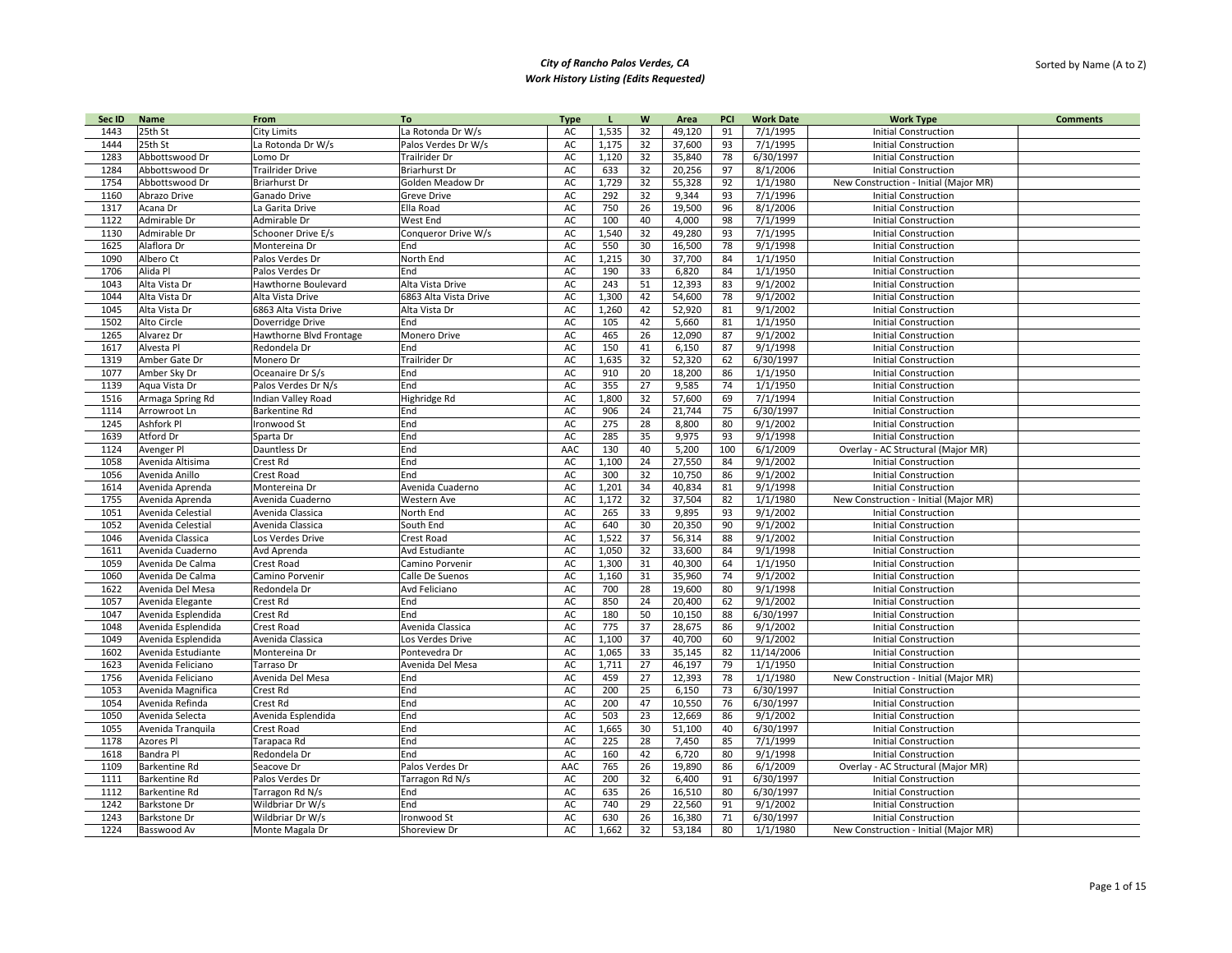| 1233         | Basswood Av          | Monte Magala Dr N/s   | North End               | AC  | 1,865 | 32 | 60,830 | 51 | 6/30/1997 | <b>Initial Construction</b>           |
|--------------|----------------------|-----------------------|-------------------------|-----|-------|----|--------|----|-----------|---------------------------------------|
| 1748         | Basswood Av          | Shoreview Dr          | Shorewood Dr            | AC  | 1,298 | 32 | 41,536 | 90 | 1/1/1980  | New Construction - Initial (Major MR) |
| 1749         | Basswood Av          | Shorewood Rd          | Silver Spur Rd          | AC  | 973   | 32 | 31,136 | 82 | 1/1/1980  | New Construction - Initial (Major MR) |
| 1341         | <b>Baycrest Dr</b>   | Loclenna Lane         | End                     | AC  | 135   | 35 | 5,825  | 69 | 1/1/1950  | <b>Initial Construction</b>           |
| 1558         | <b>Bayend Dr</b>     | Macarthur St S/s      | Crestwood St N/s        | AC  | 815   | 32 | 26,080 | 88 | 9/1/1998  | <b>Initial Construction</b>           |
| 1559         | <b>Bayend Dr</b>     | Crestwood St N/s      | General St              | AC  | 485   | 32 | 15,520 | 87 | 9/1/1998  | <b>Initial Construction</b>           |
| 1562         | <b>Bayend Dr</b>     | Macarthur St N/s      | Trudie Dr S/s           | AC  | 325   | 26 | 8,450  | 89 | 9/1/1998  | <b>Initial Construction</b>           |
| 1567         | Bayend Dr            | Jaybrook Dr           | End                     | AC  | 140   | 35 | 4,900  | 88 | 9/1/1998  | <b>Initial Construction</b>           |
|              |                      |                       | End                     | AC  |       | 28 | 46,930 | 45 |           |                                       |
| 1235<br>1403 | Bayridge Rd          | Basswood Av           | End                     |     | 1,635 |    |        |    | 6/30/1997 | <b>Initial Construction</b>           |
|              | Beachside Dr         | Oceanridge Drive      |                         | AC  | 465   | 39 | 19,385 | 92 | 9/1/2002  | <b>Initial Construction</b>           |
| 1095         | <b>Beachview Dr</b>  | Coast Site Dr         | Nantasket Drive         | AC  | 1,411 | 36 | 50,796 | 90 | 1/1/1950  | <b>Initial Construction</b>           |
| 1186         | Beauvais Rd          | Via Colinita          | End                     | AC  | 500   | 20 | 10,000 | 86 | 7/1/1999  | <b>Initial Construction</b>           |
| 1598         | Beecham Dr           | Montereina Dr         | End                     | AC  | 540   | 32 | 17,280 | 81 | 1/1/1950  | <b>Initial Construction</b>           |
| 1321         | <b>Beechfield Dr</b> | Indian Rock Dr        | Golden Meadow Dr        | AC  | 921   | 26 | 23,946 | 89 | 6/1/1997  | <b>Initial Construction</b>           |
| 1381         | Beechgate Dr         | City Limits           | Longhill Drive          | AC  | 1,210 | 32 | 38,720 | 74 | 7/1/1996  | <b>Initial Construction</b>           |
| 1158         | Bendigo Dr           | Ganado Dr             | End                     | AAC | 706   | 30 | 21,180 | 82 | 6/1/2008  | Overlay - AC Structural (Major MR)    |
| 1578         | <b>Bernice Dr</b>    | General St            | General St              | AC  | 1,020 | 34 | 34,680 | 81 | 9/1/1998  | <b>Initial Construction</b>           |
| 1015         | Berry Hill Dr        | Via Victoria          | Palos Verdes Dr         | AC  | 1,615 | 32 | 51,680 | 76 | 7/1/1995  | <b>Initial Construction</b>           |
| 1237         | <b>Birchfield Av</b> | Ironwood St           | Bayridge Rd             | AC  | 1,760 | 32 | 56,320 | 59 | 6/30/1997 | <b>Initial Construction</b>           |
| 1309         | Birchman Dr          | Hazelridge Dr         | <b>Braidwood Dr</b>     | AC  | 280   | 32 | 8,960  | 90 | 7/1/1997  | <b>Initial Construction</b>           |
| 1310         | Birchman Dr          | Braidwood Dr          | End                     | AC  | 300   | 29 | 8,700  | 94 | 8/1/2006  | <b>Initial Construction</b>           |
| 1253         | <b>Birchmont Dr</b>  | Grayslake Rd          | Menominee Pl            | AC  | 250   | 26 | 6,500  | 58 | 6/30/1997 | <b>Initial Construction</b>           |
| 1350         | <b>Blackhorse Dr</b> | Silver Arrow Rd E/s   | End                     | AC  | 1,286 | 32 | 42,402 | 78 | 9/1/2002  | <b>Initial Construction</b>           |
| 1362         | <b>Blackhorse Dr</b> | Hawthorne Bl E/s      | Silver Arrow Rd E/s     | AC  | 710   | 32 | 22,720 | 87 | 9/1/2002  | <b>Initial Construction</b>           |
| 1581         | Bloomwood Rd         | Mt Shasta Dr          | Capitol Rd              | AC  | 1,385 | 32 | 44,320 | 81 | 9/1/1998  | <b>Initial Construction</b>           |
| 1294         | Blythewood Dr        | Hartcrest Dr          | Trailrider Dr           | AC  | 2,140 | 37 | 79,180 | 90 | 8/1/2006  | <b>Initial Construction</b>           |
| 1311         | Braidwood Dr         | Birchman Dr           | Lobrook Dr N            | AC  | 760   | 30 | 22,800 | 49 | 6/1/1997  | <b>Initial Construction</b>           |
| 1313         | Braidwood Dr         | Lobrook Dr S          | Birchnan Dr             | AC  | 400   | 30 | 12,000 | 64 | 7/1/1997  | <b>Initial Construction</b>           |
| 1291         | <b>Briarhurst Dr</b> | Clovercliff Dr        | Abbotswood Dr           | AC  | 1,190 | 26 | 30,940 | 94 | 1/1/1950  | <b>Initial Construction</b>           |
| 1532         | Bronco Dr            | Palos Verdes Dr       | Martingale Dr           | AC  | 1,665 | 26 | 43,290 | 92 | 1/1/1950  | <b>Initial Construction</b>           |
| 1325         | Brookford Dr         | Golden Meadow Dr      | Amber Gate Dr           | AC  | 943   | 31 | 29,233 | 95 | 8/1/2006  | <b>Initial Construction</b>           |
| 1368         | Browndeer Ln         | <b>Warrior Dr</b>     | <b>Flaming Arrow Dr</b> | AC  | 300   | 33 | 9,900  | 86 | 1/1/1950  | <b>Initial Construction</b>           |
| 1369         | Browndeer Ln         | 2430'e/Warrior        | Elkridge Dr N/s         | AC  | 1,510 | 32 | 48,320 | 83 | 9/1/2002  | <b>Initial Construction</b>           |
| 1671         | Browndeer Ln         | Flaming Arrow Dr      | Elmbridge Dr            | AC  | 1,017 | 33 | 33,561 | 83 | 1/1/1980  | New Construction - Initial (Major MR) |
| 1757         | Browndeer Ln         | Elmbridge Dr          | Lone Valley Dr          | AC  | 1,399 | 33 | 46,167 | 82 | 1/1/1980  | New Construction - Initial (Major MR) |
| 1033         | Cachan Dr            | Cartier Dr            | End                     | AC  | 445   | 27 | 13,115 | 55 | 7/1/1995  | <b>Initial Construction</b>           |
| 1589         | Caddington Dr        | Thistlewood Wy        | Mt Sawtooth Dr          | AC  | 1,384 | 37 | 51,208 | 83 | 1/1/1980  | New Construction - Initial (Major MR) |
| 1629         | Caddington Dr        | Enrose Av W/s         | End                     | AC  | 281   | 37 | 10,397 | 92 | 9/1/1998  | <b>Initial Construction</b>           |
| 1630         | Caddington Dr        |                       |                         |     | 1,598 | 32 | 51,136 | 90 |           | <b>Initial Construction</b>           |
|              |                      | Gunter Rd             | <b>Enrose Ave</b>       | AC  |       | 37 |        |    | 9/1/1998  |                                       |
| 1758<br>1176 | Caddington Dr        | Western Ave           | Gunter Rd               | AC  | 751   |    | 27,787 | 88 | 1/1/1980  | New Construction - Initial (Major MR) |
|              | Calle Aventura       | Palos Verdes Dr       | Tarapaca Rd             | AC  | 1,705 | 26 | 44,330 | 85 | 1/1/1950  | <b>Initial Construction</b>           |
| 1061         | Calle De Resolana    | Avd De Calama         | End                     | AC  | 225   | 41 | 10,375 | 88 | 1/1/1950  | <b>Initial Construction</b>           |
| 1065         | Calle De Suenos      | Private Rd            | Crest Rd                | AC  | 1,276 | 37 | 47,212 | 85 | 9/1/2002  | <b>Initial Construction</b>           |
| 1062         | Calle Del Pajarito   | Avenida De Calma      | End                     | AC  | 300   | 40 | 13,150 | 91 | 9/1/2002  | <b>Initial Construction</b>           |
| 1064         | Calle Quieta         | Avenida De Calma      | End                     | AC  | 160   | 40 | 7,550  | 90 | 9/1/2002  | <b>Initial Construction</b>           |
| 1626         | Calzada Dr           | Montereina Dr         | End                     | AC  | 365   | 32 | 11,680 | 82 | 9/1/1998  | <b>Initial Construction</b>           |
| 1648         | Camino Pequeno       | Calle De Suenos       | End                     | AC  | 145   | 54 | 8,980  | 90 | 9/1/2002  | <b>Initial Construction</b>           |
| 1063         | Camino Porvenir      | Avenida De Calma      | 30444 Camino Porvenir   | AC  | 1,249 | 27 | 33,723 | 84 | 9/1/2002  | <b>Initial Construction</b>           |
| 1759         | Camino Porvenir      | 30444 Camino Porvenir | Calle Del Suenos        | AC  | 1,142 | 27 | 30,834 | 75 | 1/1/1980  | New Construction - Initial (Major MR) |
| 1246         | Capeswood Dr         | Ironwood St           | Grayslake Rd            | AC  | 802   | 26 | 20,852 | 77 | 7/1/1997  | <b>Initial Construction</b>           |
| 1029         | Cartier Dr           | Marne Dr E/s          | End                     | AC  | 845   | 26 | 23,120 | 83 | 9/1/2002  | <b>Initial Construction</b>           |
| 1030         | Cartier Dr           | Marne Dr E/s          | Dupre Dr                | AC  | 365   | 32 | 11,680 | 80 | 9/1/2002  | <b>Initial Construction</b>           |
| 1645         | Cartier Dr           | Dupre Dr              | Rhone Dr                | AC  | 1,200 | 32 | 38,400 | 77 | 9/1/2002  | <b>Initial Construction</b>           |
| 1690         | Cartier Dr           | Rhone E/s             | Chartres Dr             | AC  | 350   | 32 | 11,200 | 70 | 7/1/1995  | <b>Initial Construction</b>           |
| 1700         | Cartier Dr           | Chartes Dr            | Cachan Pl               | AC  | 1,385 | 32 | 44,320 | 76 | 7/1/1995  | <b>Initial Construction</b>           |
| 1172         | Casilina Dr          | Deluna Dr             | Palos Verdes Dr         | AC  | 1,300 | 32 | 41,600 | 86 | 7/1/1999  | <b>Initial Construction</b>           |
| 1535         | Cayuse Ln            | Bronco Dr             | End                     | AC  | 950   | 26 | 24,700 | 88 | 7/1/1996  | <b>Initial Construction</b>           |
|              |                      |                       |                         |     |       |    |        |    |           |                                       |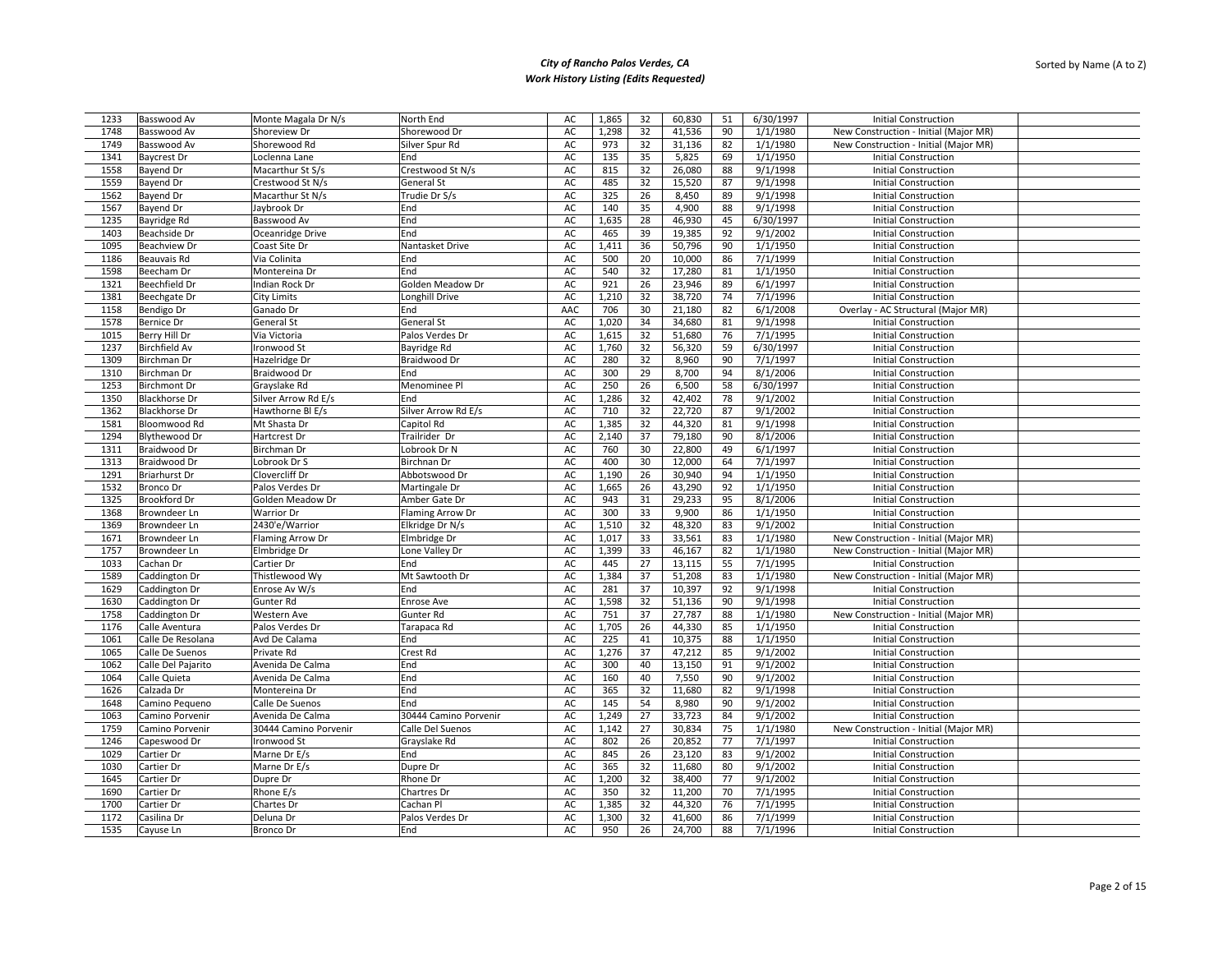| 1295 | Cedarbluff Dr      | Rothrock Dr               | 28610 Cedarbluff Dr       | AC  | 1,021 | 26 | 26,546  | 88 | 8/1/2006  | <b>Initial Construction</b>           |
|------|--------------------|---------------------------|---------------------------|-----|-------|----|---------|----|-----------|---------------------------------------|
| 1760 | Cedarbluff Dr      | 28610 Cedarbluff Dr       | <b>Trailriders Dr</b>     | AC  | 1,203 | 26 | 31,278  | 83 | 1/1/1980  | New Construction - Initial (Major MR) |
| 1268 | Centuria Dr        | Monero Dr                 | Rio Linda Dr              | AC  | 245   | 32 | 7,840   | 95 | 8/1/2006  | <b>Initial Construction</b>           |
| 1316 | Certa Dr           | Ella Rd                   | Lomo Dr                   | AC  | 420   | 25 | 10,500  | 96 | 8/1/2006  | <b>Initial Construction</b>           |
| 1200 | Chandeleur Dr      | Miraleste Dr              | Daladier Dr               | AC  | 245   | 30 | 7,350   | 96 | 7/1/1999  | <b>Initial Construction</b>           |
| 1201 | Chandeleur Dr      | Daladier Dr               | Rue Le Charlene           | AC  | 1,520 | 28 | 42,560  | 90 | 7/1/1999  | <b>Initial Construction</b>           |
| 1104 | Channelview Ct     | Seawolf Dr                | End                       | AC  | 740   | 27 | 21,130  | 88 | 1/1/1950  | <b>Initial Construction</b>           |
| 1032 | Chartres Dr        | Sattes Dr                 | Cartier Dr                | AC  | 1,665 | 32 | 53,280  | 65 | 7/1/1995  | <b>Initial Construction</b>           |
| 1035 | Cheret Pl          | Chartres Dr               | End                       | AC  | 460   | 27 | 13,570  | 48 | 7/1/1995  | <b>Initial Construction</b>           |
| 1299 | Cherty Dr          | <b>Trailrider Dr</b>      | End                       | AC  | 105   | 46 | 5,930   | 93 | 8/1/2006  | <b>Initial Construction</b>           |
| 1301 | Cherty Dr          | Golden Meadow Dr          | End                       | AC  | 400   | 26 | 11,500  | 94 | 6/30/1997 | <b>Initial Construction</b>           |
| 1644 | Circle Verde Dr    | Peninsula Verde Dr        | North End                 | AC  | 304   | 32 | 9,728   | 99 | 1/1/1950  | <b>Initial Construction</b>           |
| 1510 | Circlet Dr         | Shire Oaks Dr             | End                       | AC  | 210   | 35 | 8,600   | 93 | 1/1/1950  | <b>Initial Construction</b>           |
| 1537 | Clevis Rd          | Palos Verdes              | End                       | AC  | 585   | 30 | 17,550  | 58 | 7/1/1996  | <b>Initial Construction</b>           |
| 1156 | Cliffsite Dr       |                           | End                       | AC  | 678   | 28 | 18,984  | 69 | 1/1/1950  | <b>Initial Construction</b>           |
| 1262 | Clint Pl           | Coolheights Dr            | End                       | AC  | 420   | 33 | 14,960  | 81 | 7/1/1996  | <b>Initial Construction</b>           |
|      |                    | Grayslake Rd              |                           |     |       |    |         |    |           |                                       |
| 1108 | Clipper Rd         | Seacove Dr                | Palos Verdes Dr           | AC  | 535   | 36 | 19,260  | 90 | 6/30/1997 | <b>Initial Construction</b>           |
| 1290 | Clovercliff Dr     | Golden Meadow Dr          | Geronimo Dr               | AC  | 1,232 | 32 | 39,424  | 85 | 6/30/1997 | <b>Initial Construction</b>           |
| 1094 | Coast Site Dr      | Seacove Dr                | Seagate Dr                | AAC | 1,040 | 36 | 37,440  | 95 | 6/1/2009  | Overlay - AC Structural (Major MR)    |
| 1118 | Conqueror Dr       | Dauntless Dr              | Palos Verdes Dr           | AAC | 925   | 32 | 29,600  | 95 | 6/1/2009  | Overlay - AC Structural (Major MR)    |
| 1155 | Coolheights Dr     | Floweridge Dr             | Cliffsite Dr              | AC  | 994   | 33 | 32,802  | 83 | 1/1/1950  | <b>Initial Construction</b>           |
| 1761 | Coolheights Dr     | Cliffsite Dr              | End                       | AC  | 1,693 | 33 | 55,869  | 72 | 1/1/1980  | New Construction - Initial (Major MR) |
| 1170 | Corinna Dr         | Dianora Dr W/s            | Casilina Dr               | AC  | 1,840 | 26 | 47,840  | 79 | 7/1/1996  | <b>Initial Construction</b>           |
| 1193 | Corsini Pl         | Palos Verdes Dr           | End                       | AC  | 285   | 26 | 7,410   | 90 | 7/1/1999  | <b>Initial Construction</b>           |
| 1511 | Covecrest Dr       | Shire Oaks Dr             | Firthridge Rd             | AC  | 1,510 | 32 | 48,320  | 88 | 9/1/2002  | <b>Initial Construction</b>           |
| 1522 | Covecrest Dr       | Scotmist Dr S/s           | Shire Oaks Dr S/s         | AC  | 1,060 | 32 | 33,920  | 90 | 7/1/1996  | <b>Initial Construction</b>           |
| 1679 | Covecrest Dr       | Scotmist Dr S/s           | Seamount Dr               | AC  | 565   | 32 | 18,080  | 92 | 7/1/1996  | <b>Initial Construction</b>           |
| 1521 | Coveridge Dr       | Covecrest Dr              | End                       | AC  | 990   | 28 | 28,970  | 83 | 8/1/2006  | Initial Construction                  |
| 1080 | Coveview Dr        | Oceanaire Dr              | End                       | AC  | 1,140 | 24 | 27,360  | 92 | 7/1/1996  | <b>Initial Construction</b>           |
| 1088 | Crenshaw Bl        | Seacrest                  | Valley View Rd N/s        | AC  | 1,330 | 42 | 55,860  | 78 | 7/1/1994  | <b>Initial Construction</b>           |
| 1089 | Crenshaw Bl        | Valley View Rd N/s        | Crest Rd S/s              | AC  | 605   | 60 | 36,300  | 75 | 9/1/2002  | <b>Initial Construction</b>           |
| 1650 | Crenshaw Bl        | <b>Burrel Ln</b>          | Seacrest                  | AC  | 306   | 29 | 8,874   | 80 | 7/1/1994  | <b>Initial Construction</b>           |
| 1830 | Crenshaw Bl        | <b>City Limits</b>        | Crenshaw Split            | AC  | 2,113 | 62 | 131,006 | 82 | 1/1/1980  | New Construction - Initial (Major MR) |
| 1413 | Crenshaw Bl Nb     | Crest Rd S/s              | Crestridge Rd N/s         | AC  | 1,890 | 32 | 60,480  | 80 | 1/1/1950  | <b>Initial Construction</b>           |
| 1414 | Crenshaw Bl Nb     | Crestridge Rd N/s         | Indian Peak Rd            | AC  | 450   | 34 | 15,300  | 88 | 1/1/1950  | <b>Initial Construction</b>           |
| 1418 | Crenshaw Bl Sb     | Indian Peak Rd S/s        | Crestridge Rd N/s         | AC  | 450   | 32 | 14,400  | 86 | 1/1/1950  | <b>Initial Construction</b>           |
| 1419 | Crenshaw BI Sb     | Crestridge Rd N/s         | Crest Rd S/s              | AC  | 1,890 | 34 | 64,260  | 85 | 1/1/1950  | <b>Initial Construction</b>           |
| 1066 | Crest Rd           | Avenida Elegante          | Calle De Suenos           | AC  | 1,578 | 37 | 58,386  | 87 | 9/1/2002  | <b>Initial Construction</b>           |
| 1649 | Crest Rd           | 470' W/O Avd Tranquila    | Avd Elegante              | AC  | 475   | 33 | 15,675  | 71 | 1/1/2001  | <b>Initial Construction</b>           |
| 1687 | Crest Rd           | Palos Verdes Dr           | 1115' N/O Palos Verdes Dr | AC  | 1,115 | 61 | 68,015  | 69 | 7/1/1993  | <b>Initial Construction</b>           |
| 1688 | Crest Rd           | Ganado Dr                 | 2000' N/O Ganado Dr       | AC  | 2,000 | 22 | 44,000  | 73 | 7/1/1999  | Initial Construction                  |
| 1692 | Crest Rd           | Avenida Classica          | Avenida Esplendida        | AC  | 619   | 37 | 22,903  | 66 | 6/30/1997 | <b>Initial Construction</b>           |
| 1701 | Crest Rd           | <b>City Limits</b>        | Crenshaw Bl E/s           | AC  | 1,386 | 48 | 66,528  | 83 | 1/1/1950  | <b>Initial Construction</b>           |
| 1711 | Crest Rd           | 30' W/O Hawthorne Bl      | Avenida Classica          | AC  | 670   | 56 | 37,520  | 73 | 6/30/1997 | <b>Initial Construction</b>           |
| 1712 | Crest Rd           | Avenida Esplendida        | Avenida Tranquila         | AC  | 1,500 | 36 | 54,000  | 62 | 6/1/1997  | <b>Initial Construction</b>           |
| 1722 | Crest Rd           | 1115' N/O Palos Verdes Dr | Deluna Dr                 | AC  | 1,115 | 61 | 68,015  | 67 | 1/1/1980  | New Construction - Initial (Major MR) |
| 1723 | Crest Rd           | Deluna Dr                 | Lucania Dr                | AC  | 638   | 61 | 38,918  | 66 | 1/1/1980  | New Construction - Initial (Major MR) |
| 1724 | Crest Rd           | Lucania Dr                | Ganado Dr                 | AC  | 1,043 | 61 | 63,623  | 70 | 1/1/1980  | New Construction - Initial (Major MR) |
| 1725 | Crest Rd           | 2000' N/O Ganado Dr       | 4000' N/O Ganado Dr       | AC  | 2,000 | 22 | 44,000  | 81 | 1/1/1980  | New Construction - Initial (Major MR) |
| 1726 | Crest Rd           | 4000' N/O Ganado Dr       | <b>City Limits</b>        | AC  | 1,303 | 22 | 28,666  | 69 | 1/1/1980  | New Construction - Initial (Major MR) |
| 1422 | Crest Rd EB        | 100' E/O Hawthorne Bl     | La Croix Dr               | AC  | 1,626 | 28 | 45,528  | 90 | 1/1/1980  | New Construction - Initial (Major MR) |
| 1709 | Crest Rd EB        | 30' w/o Hawthorne Bl      | 100' e/o Hawthorne Bl     | PCC | 130   | 60 | 7,800   | 75 | 1/1/1980  | New Construction - Initial (Major MR) |
| 1730 | Crest Rd EB        | La Croix Dr               | Canal Av                  | AC  | 1,723 | 28 | 48,244  | 91 | 1/1/1980  | New Construction - Initial (Major MR) |
| 1710 | Crest Rd WB        | 290' E/O Hawthorne Bl     | 30' W/O Hawthorne Bl      | AC  | 320   | 40 | 12,800  | 91 | 1/1/1950  | <b>Initial Construction</b>           |
| 1420 | Crest Rd Eb        | Highridge Rd              | Whitley Collins Dr        | AC  | 1,389 | 28 | 38,892  | 86 | 1/1/1950  | <b>Initial Construction</b>           |
| 1421 | Crest Rd Eb        |                           |                           | AC  | 1,735 | 28 | 48,580  | 91 | 1/1/1950  | <b>Initial Construction</b>           |
|      |                    | Country Meadow Rd W       | Highridge Rd              |     |       |    |         |    |           |                                       |
| 1422 | <b>Crest Rd Eb</b> | 100' E/Hawthorne          | Country Meadow Rd W       | AC  | 3.180 | 28 | 89,040  | 91 | 1/1/1950  | <b>Initial Construction</b>           |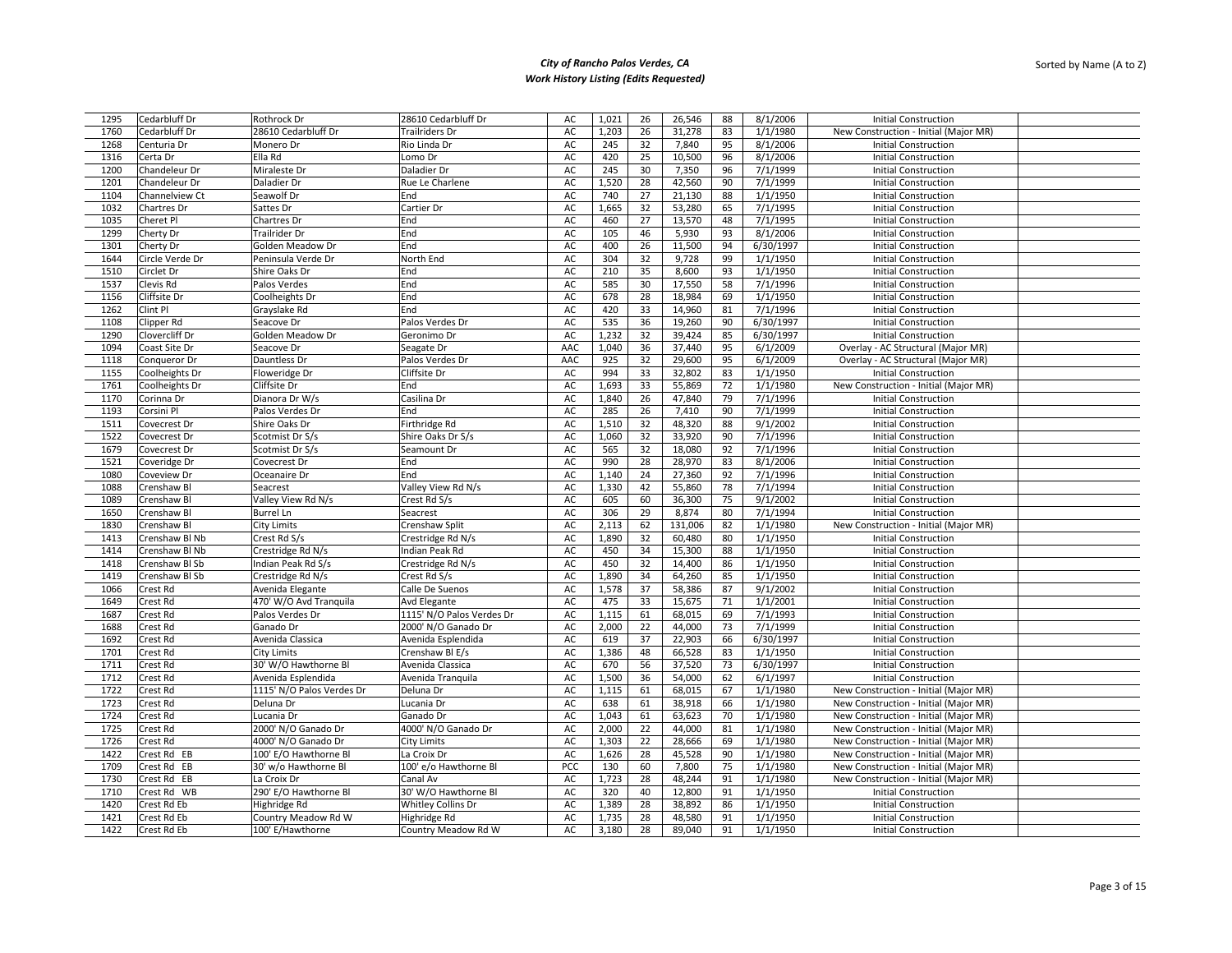| 1731 | Crest Rd Eb          | Whitley Collins Dr       | Crenshaw Blvd             | AC  | 1,519 | 28 | 42,532 | 92 | 1/1/1980  | New Construction - Initial (Major MR) |  |
|------|----------------------|--------------------------|---------------------------|-----|-------|----|--------|----|-----------|---------------------------------------|--|
| 1415 | Crest Rd Wb          | Crenshaw Bl W/s          | <b>Whitley Collins Dr</b> | AC  | 1,522 | 29 | 44,138 | 93 | 1/1/1950  | <b>Initial Construction</b>           |  |
| 1416 | Crest Rd Wb          | Highridge Rd             | Country Meadow Rd W       | AC  | 1,735 | 31 | 53,785 | 92 | 1/1/1950  | <b>Initial Construction</b>           |  |
| 1417 | Crest Rd Wb          | 100' E/O Hawthorne Blvd  | Sol Vista Ln              | AC  | 1,631 | 28 | 45,668 | 90 | 1/1/1950  | <b>Initial Construction</b>           |  |
| 1732 | Crest Rd Wb          | Whitley Collins Dr       | Highridge Rd              | AC  | 1,928 | 29 | 55,912 | 94 | 1/1/1980  | New Construction - Initial (Major MR) |  |
| 1743 | Crest Rd Wb          | La Croix Dr              | Canal Av                  | AC  | 1,703 | 28 | 47,684 | 89 | 1/1/1980  | New Construction - Initial (Major MR) |  |
| 1385 | Crestridge Rd        | Middlecrest Rd N/S       | 1441' e/o Middlecrest Rd  | AC  | 1,441 | 20 | 28,820 | 90 | 7/1/1995  | <b>Initial Construction</b>           |  |
| 1389 | Crestridge Rd        | Middlecrest Rd N/S       | Crenshaw Bl W/S           | AC  | 225   | 45 | 10,125 | 93 | 1/1/1950  | <b>Initial Construction</b>           |  |
|      |                      | Crenshaw BI E/S          |                           | AC  | 1,476 | 60 |        | 85 | 9/1/2002  |                                       |  |
| 1390 | Crestridge Rd        | 1441' e/o Middlecrest Rd | <b>Belmont Village</b>    |     |       | 20 | 88,560 |    |           | <b>Initial Construction</b>           |  |
| 1762 | Crestridge Rd        |                          | End                       | AC  | 1,126 |    | 22,520 | 90 | 1/1/1980  | New Construction - Initial (Major MR) |  |
| 1763 | Crestridge Rd        | <b>Blemont Village</b>   | Highridge Rd              | AC  | 1,154 | 60 | 69,240 | 69 | 1/1/1980  | New Construction - Initial (Major MR) |  |
| 1084 | Crestwind Dr         | Oceanaire Dr             | End                       | AC  | 1,047 | 20 | 20,940 | 84 | 1/1/1950  | <b>Initial Construction</b>           |  |
| 1572 | Crestwood St         | Enrose Av                | Bayend Dr E/s             | AC  | 1,385 | 32 | 44,320 | 84 | 9/1/1998  | <b>Initial Construction</b>           |  |
| 1573 | Crestwood St         | Western Av               | Upland St E/s             | AC  | 615   | 32 | 19,680 | 93 | 9/1/1998  | <b>Initial Construction</b>           |  |
| 1574 | Crestwood St         | Upland St E/S            | Bayend Dr E/S             | AC  | 700   | 32 | 22,400 | 86 | 9/1/1998  | <b>Initial Construction</b>           |  |
| 1538 | Crownview Dr         | Palos Verdes Dr          | Knoll View Dr             | AC  | 1,062 | 32 | 33,984 | 87 | 6/30/1997 | <b>Initial Construction</b>           |  |
| 1539 | Crownview Dr         | Highpoint Rd E/s         | 1397' w/o Highpoint Dr    | AAC | 1,397 | 34 | 47,498 | 98 | 6/1/2009  | Overlay - AC Structural (Major MR)    |  |
| 1764 | Crownview Dr         | 1397' w/o Highpoint Dr   | End                       | AC  | 858   | 34 | 29,172 | 98 | 1/1/1980  | New Construction - Initial (Major MR) |  |
| 1765 | Crownview Dr         | Knoll View Dr            | Highpoint Rd              | AC  | 1,275 | 32 | 40,800 | 79 | 1/1/1980  | New Construction - Initial (Major MR) |  |
| 1204 | Daladier Dr          | Chandeleur Dr            | 2232 Daladier Dr          | AC  | 1,117 | 28 | 31,276 | 85 | 7/1/1999  | <b>Initial Construction</b>           |  |
| 1766 | Daladier Dr          | 2232 Daladier Dr         | End                       | AC  | 1,499 | 28 | 41,972 | 83 | 1/1/1980  | New Construction - Initial (Major MR) |  |
| 1123 | Dauntless Dr         | Admirable Dr             | Schooner Dr               | AAC | 1,554 | 32 | 49,728 | 95 | 6/1/2009  | Overlay - AC Structural (Major MR)    |  |
| 1741 | Dauntless Dr         | Schooner Dr              | Conqueror Dr              | AC  | 1,278 | 32 | 40,896 | 95 | 1/1/1980  | New Construction - Initial (Major MR) |  |
| 1355 | Deepbrook Dr         | Honey Creek Dr           | Hawkhurst Dr S/S          | AC  | 360   | 32 | 11,520 | 96 | 9/1/2002  | <b>Initial Construction</b>           |  |
| 1356 | Deepbrook Dr         | Hawkhurst Dr N/S         | Rockvalley Rd             | AC  | 550   | 32 | 17,600 | 94 | 9/1/2002  | <b>Initial Construction</b>           |  |
| 1382 | Delacroix Rd         | Longhill Dr              | Longhill Dr               | AC  | 1,515 | 26 | 39,390 | 86 | 9/1/2002  | <b>Initial Construction</b>           |  |
| 1603 | Delasonde Dr         | Montereina Dr            | End                       | AC  | 270   | 40 | 10,800 | 76 | 9/1/1998  | <b>Initial Construction</b>           |  |
| 1604 | Delasonde Dr         | Montereina Dr            | Western Av                | AC  | 870   | 32 | 27,840 | 73 | 9/1/1998  | <b>Initial Construction</b>           |  |
| 1171 | Deluna Dr            | Casilina Dr E/s          | Dianora Dr W/s            | AC  | 1,686 | 32 | 53,952 | 85 | 7/1/1999  | <b>Initial Construction</b>           |  |
| 1174 | Deluna Dr            | Crest Rd N/s             | End                       | AC  | 1,360 | 28 | 38,080 | 82 | 7/1/1999  | <b>Initial Construction</b>           |  |
| 1351 | Diamond Head Ln      | <b>Blackhorse Dr</b>     | End                       | AC  | 1,700 | 32 | 55,650 | 89 | 9/1/2002  | <b>Initial Construction</b>           |  |
| 1656 | Diamonte Ln          | Palos Verdes Dr E        | End                       | AC  | 1,937 | 18 | 34,866 | 34 | 1/1/1950  | <b>Initial Construction</b>           |  |
| 1168 | Dianora Dr           | Luciana Dr               | Deluna Dr S/s             | AC  | 500   | 31 | 15,500 | 86 | 7/1/1999  | <b>Initial Construction</b>           |  |
| 1169 | Dianora Dr           | Deluna Dr S/s            | Corinna Dr S/s            | AC  | 410   | 26 | 10,660 | 83 | 7/1/1999  | <b>Initial Construction</b>           |  |
| 1226 | Diversey Dr          | Basswood Av              | <b>Birchfield Av</b>      | AC  | 840   | 32 | 26,880 | 84 | 6/30/1997 | <b>Initial Construction</b>           |  |
| 1642 | Dorado Dr            | Enrose Av E/s            | Gunter Rd                 | AC  | 1,485 | 26 | 38,610 | 82 | 9/1/1998  | <b>Initial Construction</b>           |  |
| 1500 | Doverridge Dr        | Hawthorne Bl             | Stadia Hill Ln            | AC  | 190   | 32 | 6,080  | 93 | 8/1/2006  | <b>Initial Construction</b>           |  |
| 1501 | Doverridge Dr        | Stadia Hill Ln           | Seamount Dr               | AC  | 1,965 | 32 | 62,880 | 65 | 1/1/1950  | <b>Initial Construction</b>           |  |
| 1339 | Driftwood Ln         | Locklenna Ln             | End                       | AC  | 200   | 35 | 7,000  | 77 | 8/1/2006  | <b>Initial Construction</b>           |  |
| 1042 | Dupre Dr             | Cartier Dr               | Hawthorne                 | AC  | 160   | 32 | 5,120  | 91 | 9/1/2002  | <b>Initial Construction</b>           |  |
| 1157 | Eaglehaven Cir       | Floweridge Dr            | End                       | AC  | 135   | 40 | 5,400  | 94 | 1/1/1950  | <b>Initial Construction</b>           |  |
| 1213 | Eau Claire Dr        | Shorewood Rd             | Indian Peak Rd            | AC  | 310   | 32 | 9,920  | 69 | 6/30/1997 | <b>Initial Construction</b>           |  |
| 1214 | Eau Claire Dr        | Indian Peak Rd           |                           | AC  | 615   | 32 | 19,680 | 77 | 1/1/1950  |                                       |  |
|      |                      |                          | Pembina Rd                |     |       |    |        |    |           | <b>Initial Construction</b>           |  |
| 1303 | <b>Eddinghill Dr</b> | Trailrider Dr            | 1652' E/O Trailrider Dr   | AC  | 1,652 | 31 | 51,212 | 53 | 6/1/1997  | <b>Initial Construction</b>           |  |
| 1728 | <b>Eddinghill Dr</b> | 1652' E/O Trailrider Dr  | Hawthorne Blvd            | AC  | 1,652 | 31 | 51,212 | 83 | 1/1/1980  | New Construction - Initial (Major MR) |  |
| 1335 | El Rodeo Rd          | Whites Point Dr          | Kings Harbor Dr           | AC  | 1,135 | 32 | 36,320 | 87 | 6/1/1997  | <b>Initial Construction</b>           |  |
| 1336 | El Rodeo Rd          | Kings Harbor Dr          | Verde Ridge Rd            | AC  | 250   | 32 | 8,000  | 96 | 8/1/2006  | <b>Initial Construction</b>           |  |
| 1549 | El Tesoro Pl         | Via Canada               | End                       | AC  | 510   | 24 | 12,240 | 90 | 7/1/1995  | <b>Initial Construction</b>           |  |
| 1579 | Elberon St           | Bayend Dr                | Fairhill Dr               | AC  | 820   | 26 | 21,320 | 81 | 9/1/1998  | <b>Initial Construction</b>           |  |
| 1620 | Eldena Dr            | Rondondela Dr N/s        | End                       | AC  | 776   | 31 | 24,056 | 82 | 1/1/1950  | <b>Initial Construction</b>           |  |
| 1684 | Eldena Dr            | Redondela Dr S/s         | Avd Aprenda N/s           | AC  | 300   | 26 | 7,800  | 84 | 9/1/1998  | <b>Initial Construction</b>           |  |
| 1346 | <b>Elkmont Dr</b>    | Silverspur Rd            | Whitehorn Dr              | AC  | 1,140 | 37 | 42,180 | 75 | 9/1/2002  | <b>Initial Construction</b>           |  |
| 1371 | Elkridge Dr          | Browndeer Ln             | Longhill Dr               | AC  | 1,950 | 32 | 62,400 | 73 | 9/1/2002  | <b>Initial Construction</b>           |  |
| 1318 | Ella Rd              | Acana Rd                 | Certa Dr                  | AC  | 1,100 | 29 | 31,900 | 95 | 8/1/2006  | <b>Initial Construction</b>           |  |
| 1662 | Ella Rd              | Certa Rd                 | South End                 | AC  | 425   | 29 | 13,425 | 93 | 8/1/2006  | <b>Initial Construction</b>           |  |
| 1234 | Elmbank Rd           | Basswood Av              | <b>Birchfield Av</b>      | AC  | 870   | 26 | 22,620 | 69 | 6/30/1997 | <b>Initial Construction</b>           |  |
| 1378 | Elmbridge Dr         | Browndeer Ln             | Elkridge Dr               | AC  | 1,095 | 32 | 35,040 | 77 | 1/1/1950  | <b>Initial Construction</b>           |  |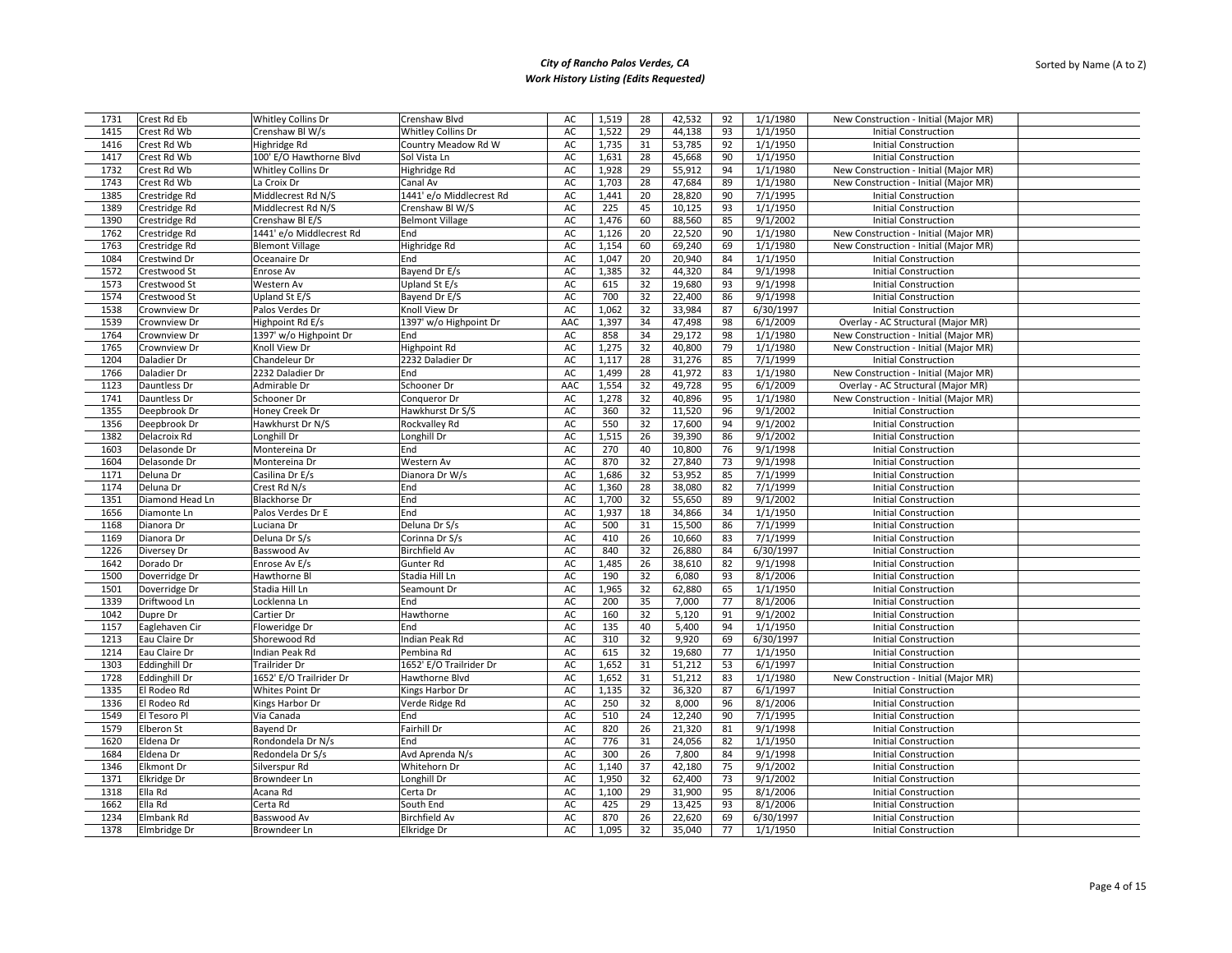| 1681 | Enrose             | <b>Fairhill Dr</b>     | Macarthur St           | AC  | 710   | 32 | 22,720  | 83 | 9/1/1998   | <b>Initial Construction</b>           |
|------|--------------------|------------------------|------------------------|-----|-------|----|---------|----|------------|---------------------------------------|
| 1575 | Enrose Av          | <b>Fairhill Dr</b>     | Summerland St          | AC  | 890   | 32 | 28,480  | 91 | 9/1/1998   | <b>Initial Construction</b>           |
| 1641 | Enrose Av          | Sparta Dr N/s          | Caddington Dr N/s      | AC  | 715   | 32 | 22,880  | 92 | 9/1/1998   | <b>Initial Construction</b>           |
| 1637 | Enrose Ave         | Ronsard Rd             | Sparta Dr N/s          | AC  | 285   | 26 | 7,410   | 94 | 9/1/1998   | <b>Initial Construction</b>           |
| 1126 | <b>Exultant Dr</b> | Schooner Dr            | Conqueror Dr E/s       | AC  | 1,399 | 27 | 37,773  | 91 | 1/1/1995   | <b>Initial Construction</b>           |
| 1128 | <b>Exultant Dr</b> | Schooner Dr W/s        | Dauntless Dr S/S       | AC  | 1,370 | 27 | 36,990  | 89 | 7/1/1995   | <b>Initial Construction</b>           |
| 1342 | Faircove Dr        | Locklenna Ln           | End                    | AC  | 490   | 28 | 14,870  | 75 | 1/1/1950   | <b>Initial Construction</b>           |
| 1553 | Fairhill Dr        | <b>General St</b>      | Enrose Av              | AC  | 865   | 32 | 27,680  | 94 | 9/1/1998   | <b>Initial Construction</b>           |
| 1353 | Falcon Rock Pl     | Diamond Head Ln        | End                    | AC  | 320   | 28 | 10,210  | 89 | 9/1/2002   | <b>Initial Construction</b>           |
| 1154 | Falconhead Dr      | Hightide Dr            | End                    | AC  | 450   | 28 | 12,600  | 78 | 7/1/1995   | <b>Initial Construction</b>           |
| 1366 | Fawnskin Dr        | Longhill Dr S/S        | Silver Arrow Rd S/S    | AC  | 1,360 | 26 | 35,360  | 47 | 7/1/1996   | <b>Initial Construction</b>           |
| 1260 | Finecrest Dr       | Flambeau Rd            | Grayslake Rd           | AC  | 1,000 | 26 | 26,000  | 41 | 1/1/1950   | <b>Initial Construction</b>           |
| 1512 | Firthridge Rd      | Covecrest Dr N/S       | North End              | AC  | 650   | 26 | 18,150  | 81 | 9/1/2002   | <b>Initial Construction</b>           |
| 1513 | Firthridge Rd      | Covecrest Dr N/S       | Indian Valley Rd       | AC  | 594   | 26 | 15,444  | 93 | 9/1/2002   | <b>Initial Construction</b>           |
| 1258 | Flambeau Rd        | Springcreek Rd         | Grayslake Rd N/s       | AC  | 565   | 26 | 14,690  | 81 | 9/1/2002   | <b>Initial Construction</b>           |
| 1259 | Flambeau Rd        | Grayslake Rd S/S       | <b>Finecrest Dr</b>    | AC  | 1,600 | 26 | 41,600  | 84 | 9/1/2002   | <b>Initial Construction</b>           |
|      |                    |                        | Browndeer Ln           | AC  | 808   | 37 |         | 83 |            | <b>Initial Construction</b>           |
| 1375 | Flaming Arrow Dr   | Longhill Dr            |                        |     |       |    | 29,896  |    | 9/1/2002   |                                       |
| 1150 | Floweridge Dr      | Ganado Dr W/s          | Seaclaire Dr W/s       | AC  | 680   | 32 | 21,760  | 68 | 1/1/1950   | <b>Initial Construction</b>           |
| 1217 | Fond Du Lac Rd     | Pembina Rd             | Waupaca Rd             | AC  | 700   | 32 | 22,400  | 84 | 1/1/1950   | <b>Initial Construction</b>           |
| 1218 | Fond du Lac Rd     | Basswood Av            | Littlebow Rd           | AC  | 1,720 | 32 | 55,040  | 48 | 6/30/1997  | <b>Initial Construction</b>           |
| 1660 | Fond Du Lac Rd     | Waupaca Rd             | Basswood Av            | AC  | 300   | 32 | 9,600   | 69 | 6/30/1997  | <b>Initial Construction</b>           |
| 1133 | Forrestal Dr       | Palos Verdes Dr N/S    | End At Gate            | AC  | 1,665 | 36 | 59,940  | 86 | 7/1/1999   | <b>Initial Construction</b>           |
| 1209 | Freeport Rd        | Hawthorne BI Frontage  | Woodbrook Rd           | AC  | 1,075 | 32 | 34,400  | 75 | 9/1/2002   | <b>Initial Construction</b>           |
| 1627 | Galerita Dr        | Montereina Dr W/s      | End                    | AC  | 590   | 27 | 15,930  | 74 | 11/14/2006 | <b>Initial Construction</b>           |
| 1628 | Galerita Dr        | Montereina Dr E/s      | Delasonde Dr           | AC  | 795   | 26 | 20,670  | 72 | 9/1/1998   | <b>Initial Construction</b>           |
| 1147 | Ganado Dr          | Palos Verdes Dr W/s    | 300' W of Palos Verdes | AAC | 300   | 44 | 13,200  | 93 | 6/1/2008   | Overlay - AC Structural (Major MR)    |
| 1148 | Ganado Dr          | 3000'W of Palos Verdes | Floweridge Dr S/s      | AAC | 760   | 34 | 25,840  | 91 | 6/1/2008   | Overlay - AC Structural (Major MR)    |
| 1149 | Ganado Dr          | Floweridge Dr N/s      | Bendigo Dr N/s         | AAC | 1,414 | 31 | 43,834  | 82 | 6/1/2008   | Overlay - AC Structural (Major MR)    |
| 1159 | Ganado Dr          | Bendigo Dr N/s         | Crest Rd W/s           | AC  | 3,980 | 31 | 123,380 | 76 | 7/1/1996   | <b>Initial Construction</b>           |
| 1727 | Ganado Dr          | 1993' N/O Bendigo Dr   | Crest Rd               | AC  | 1,993 | 31 | 61,783  | 79 | 1/1/1980   | New Construction - Initial (Major MR) |
| 1621 | Gaucho Dr          | Eldena Dr              | End                    | AC  | 350   | 32 | 11,200  | 81 | 9/1/1998   | <b>Initial Construction</b>           |
| 1557 | General St         | Crestwood St S/s       | Bayend Dr E/s          | AC  | 1,000 | 32 | 32,000  | 85 | 11/14/2006 | <b>Initial Construction</b>           |
| 1577 | General St         | Bayend Dr E/s          | Enrose Av              | AC  | 1,585 | 32 | 50,720  | 93 | 1/1/1950   | <b>Initial Construction</b>           |
| 1292 | Geronimo Dr        | Abbotswood Dr          | Clovercliff Dr         | AC  | 1,200 | 32 | 38,400  | 81 | 8/1/2006   | <b>Initial Construction</b>           |
| 1293 | Geronimo Dr        | Clovercliff Dr         | Hedgewood Dr           | AC  | 1,125 | 32 | 36,000  | 70 | 6/30/1997  | <b>Initial Construction</b>           |
| 1383 | Golden Arrow Dr    | Delacroix Rd           | Beechgate Dr           | AC  | 1,075 | 26 | 27,950  | 76 | 9/1/2002   | <b>Initial Construction</b>           |
| 1285 | Golden Meadow Dr   | Abbotswood Dr          | End                    | AC  | 330   | 40 | 14,350  | 94 | 8/1/2006   | <b>Initial Construction</b>           |
| 1322 | Golden Meadow Dr   | <b>Beechfield Dr</b>   | Maycroft Dr            | AC  | 565   | 26 | 14,690  | 71 | 6/1/1997   | <b>Initial Construction</b>           |
| 1326 | Golden Meadow Dr   | Maycrotf Dr            | Hedgewood Dr           | AC  | 1.660 | 32 | 53,120  | 56 | 6/30/1997  | <b>Initial Construction</b>           |
| 1330 | Golden Meadow Dr   | Willowtree Dr          | Clovercliff Dr         | AC  | 550   | 32 | 17,600  | 77 | 6/30/1997  | <b>Initial Construction</b>           |
| 1663 | Golden Meadow Dr   | Hedgewood Dr           | Willwotree Dr          | AC  | 550   | 32 | 17,600  | 94 | 6/30/1997  | <b>Initial Construction</b>           |
| 1664 | Golden Meadow Dr   | Clovercliff Dr         | Abbotswood Dr          | AC  | 1,350 | 32 | 43,200  | 68 | 6/30/1997  | <b>Initial Construction</b>           |
| 1631 | Goya Dr            | <b>Caddington Dr</b>   | End                    | AC  | 140   | 43 | 6,020   | 88 | 9/1/1998   | <b>Initial Construction</b>           |
| 1541 | Grandpoint Ln      | <b>Highpoint Rd</b>    | Knoll View Dr N/s      | AAC | 1,635 | 27 | 44,145  | 90 | 6/1/2009   | Overlay - AC Structural (Major MR)    |
| 1542 | Grandpoint Ln      | Knoll View Dr S/s      | End                    | AAC | 650   | 26 | 16,900  | 84 | 6/1/2009   | Overlay - AC Structural (Major MR)    |
| 1277 | Granvia Altamira   | Hawthorne Bl           | <b>City Limits</b>     | AC  | 1,035 | 63 | 65,205  | 97 | 8/1/2006   | <b>Initial Construction</b>           |
| 1236 | Graylog St         | Basswood Av            | End                    | AC  | 725   | 27 | 20,725  | 63 | 6/30/1997  | <b>Initial Construction</b>           |
| 1240 | Grayslake Rd       | Monte Malaga Dr        | Wildbriar Dr           | AC  | 1,040 | 32 | 33,280  | 80 | 7/1/1997   | <b>Initial Construction</b>           |
| 1252 | Grayslake Rd       | Mossbank Dr S/S        | North End              | AC  | 1.460 | 32 | 47,870  | 74 | 7/1/1996   | <b>Initial Construction</b>           |
| 1263 | Grayslake Rd       | Mossbank Dr            | Hawthorne Bl           | AC  | 1,840 | 34 | 62,560  | 75 | 7/1/1996   | <b>Initial Construction</b>           |
| 1161 | Greve Dr           | West End               | East End               | AAC | 590   | 34 | 20,060  | 83 | 6/1/2008   | Overlay - AC Structural (Major MR)    |
| 1255 | Groveoak Pl        | Grayslake Rd           | Springcreek Rd         | AC  | 950   | 33 | 31,350  | 59 | 6/30/1997  | <b>Initial Construction</b>           |
| 1286 | Grovespring Dr     | Golden Meadow Dr       | Sprucegrove Dr         | AC  | 1,120 | 26 | 29,120  | 88 | 6/30/1997  | <b>Initial Construction</b>           |
| 1143 | Gulfcrest Dr       | Heroic Dr              | End                    | AC  | 550   | 32 | 17,600  | 65 | 1/1/1950   | <b>Initial Construction</b>           |
| 1632 | Gunter Rd          | Caddington Dr S/s      | End                    | AC  | 715   | 27 | 19,305  | 86 | 9/1/1998   | <b>Initial Construction</b>           |
| 1633 | Gunter Rd          | Caddington Rd N/s      | Mendon Dr              | AC  | 700   | 26 | 18,200  | 90 | 9/1/1998   | <b>Initial Construction</b>           |
| 1635 | <b>Gunter Rd</b>   | Mendon Dr              | End                    | AC  | 195   | 44 | 8,580   | 76 | 1/1/1950   | <b>Initial Construction</b>           |
|      |                    |                        |                        |     |       |    |         |    |            |                                       |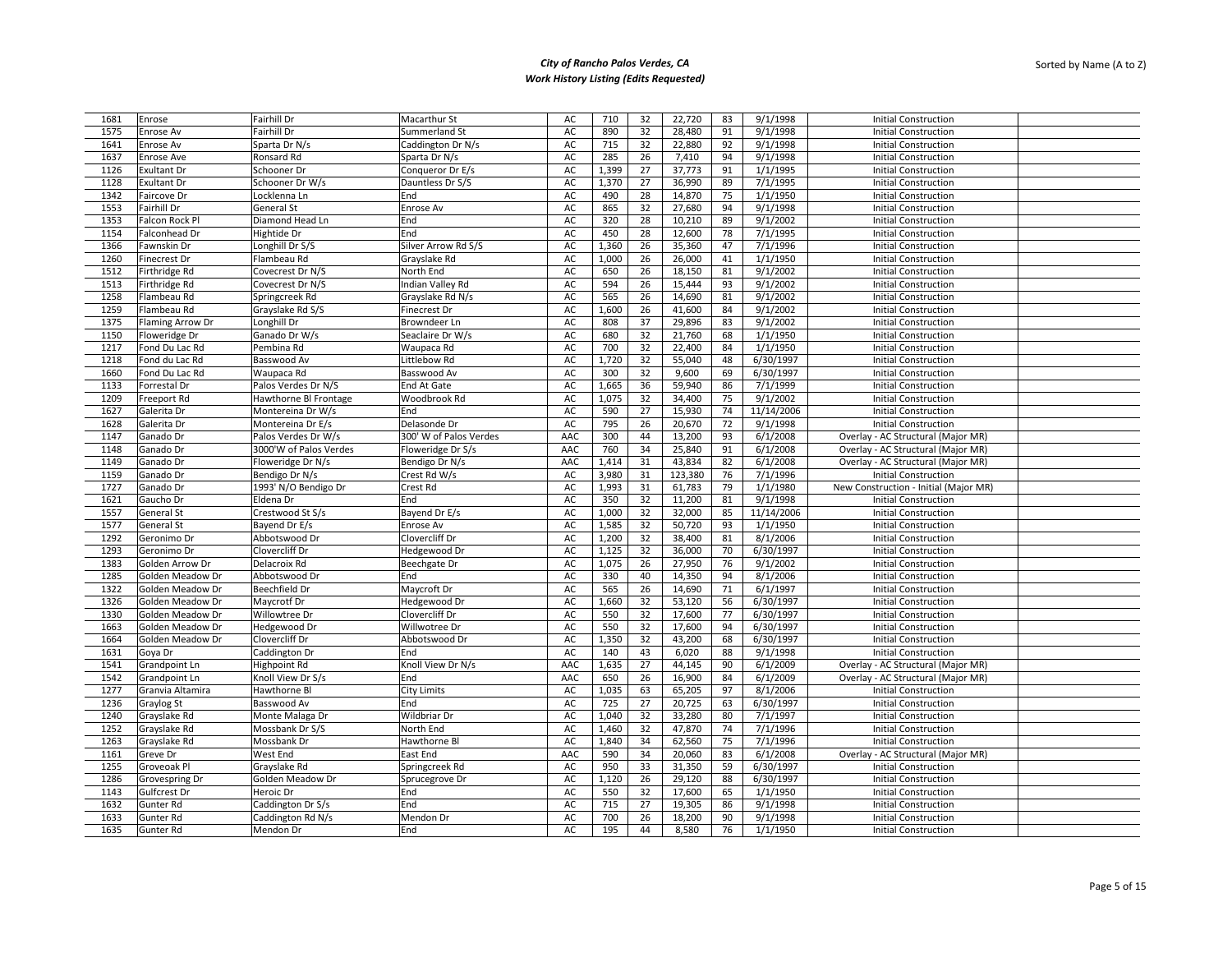| 1367         | Hales Corner Rd       | Fawnskin Dr                  | Longhill Dr                        | AC       | 814   | 26       | 21,164          | 69       | 7/1/1996              | <b>Initial Construction</b>                                |  |
|--------------|-----------------------|------------------------------|------------------------------------|----------|-------|----------|-----------------|----------|-----------------------|------------------------------------------------------------|--|
| 1329         | Hartcrest Dr          | Golden Meadow Dr             | Geronimo Dr                        | AC       | 830   | 26       | 21,580          | 84       | 6/30/1997             | <b>Initial Construction</b>                                |  |
| 1359         | Hawkhurst Dr          | Rockvalley Rd S/s            | Hawthorne Bl                       | AC       | 1,928 | 30       | 57,840          | 91       | 9/1/2002              | <b>Initial Construction</b>                                |  |
| 1653         | Hawksmoor Dr          | Ganado Dr                    | End                                | AC       | 565   | 30       | 16,950          | 67       | 1/1/1950              | <b>Initial Construction</b>                                |  |
| 1707         | Hawthorne Bl NB       | 300' s/o Crest Rd            | 50' n/o Crest Rd                   | PCC      | 350   | 30       | 10,500          | 85       | 1/1/1980              | New Construction - Initial (Major MR)                      |  |
| 1708         | Hawthorne BI SB       | 300' n/o Crest Rd            | 50' s/o Crest Rd                   | PCC      | 350   | 30       | 10,500          | 87       | 1/1/1980              | New Construction - Initial (Major MR)                      |  |
| 1477         | Hawthorne BI EB       | Palos Verdes Dr              | Via Capri                          | AC       | 1,198 | 35       | 41,930          | 95       | 7/1/2009              | Overlay - AC Structural (Major MR)                         |  |
| 1478         | Hawthorne BI EB       | City Hall Entrance           | Break in Median (1033' e/o)        | AC       | 1,033 | 30       | 30,990          | 96       | 7/1/2009              | Overlay - AC Structural (Major MR)                         |  |
| 1489         | Hawthorne BI EB       | Ridgegate Dr S/s             | Highridge Rd N/s                   | AC       | 1,970 | 32       | 63,040          | 96       | 7/1/2009              | Overlay - AC Structural (Major MR)                         |  |
| 1490         | Hawthorne BI EB       | Highridge Rd N/s             | Woodbrook Rd                       | AC       | 900   | 31       | 27,900          | 94       | 7/1/2009              | Overlay - AC Structural (Major MR)                         |  |
| 1744         | Hawthorne BI EB       | Break in Median              | Vallon Dr                          | AC       | 1,977 | 30       | 59,310          | 96       | 1/1/1980              | New Construction - Initial (Major MR)                      |  |
| 1767         | Hawthorne BI EB       | Via Capri                    | <b>City Hall Entrance</b>          | AC       | 1,501 | 35       | 52,535          | 96       | 1/1/1980              | New Construction - Initial (Major MR)                      |  |
| 1769         | Hawthorne BI EB       | Woodbrook Rd                 | Indian Peak Rd                     | AC       | 1,076 | 31       | 33,356          | 93       | 1/1/1980              | New Construction - Initial (Major MR)                      |  |
| 1481         | Hawthorne Bl NB       | Vallon Dr N/s                | Dupre Dr N/s                       | AC       | 2,015 | 32       | 64,480          | 98       | 7/1/2009              | Overlay - AC Structural (Major MR)                         |  |
| 1482         | Hawthorne Bl NB       | Dupre Dr N/s                 | Rhone Dr S/s                       | AC       | 1,935 | 32       | 61,920          | 87       | 1/1/1950              | <b>Initial Construction</b>                                |  |
|              |                       |                              |                                    |          |       |          |                 |          | 1/1/1950              |                                                            |  |
| 1483         | Hawthorne Bl NB       | Rhone Dr S/s                 | 300' S/Crest Rd                    | AC       | 1,080 | 36<br>34 | 38,880          | 89       |                       | <b>Initial Construction</b>                                |  |
| 1487         | Hawthorne Bl NB       | Doverridge Dr N/s            | Seamount Dr N/s                    | AC       | 1,885 |          | 64,090          | 95       | 7/1/2009              | Overlay - AC Structural (Major MR)                         |  |
| 1488         | Hawthorne Bl NB       | Seamount Dr N/s              | San Nicholas Dr                    | AC       | 1,239 | 32       | 39,648          | 95       | 7/1/2009              | Overlay - AC Structural (Major MR)                         |  |
| 1674         | Hawthorne Bl NB       | 50' N/Crest Rd               | Ocean Crest Dr                     | AC       | 843   | 29       | 24,447          | 84       | 1/1/1950              | <b>Initial Construction</b>                                |  |
| 1685         | Hawthorne BI NB       | 1193' N/O Blackhorse Rd      | City Limits                        | AC       | 1,193 | 31       | 36,983          | 86       | 1/1/1950              | <b>Initial Construction</b>                                |  |
| 1716         | Hawthorne BI NB       | <b>Blackhorse Rd</b>         | 1193' N/O Blackhorse Rd            | AC       | 1,193 | 31       | 36,983          | 89       | 1/1/1980              | New Construction - Initial (Major MR)                      |  |
| 1717         | Hawthorne BI NB       | Silverspur Rd                | 1087' N/O Silverspur Rd            | AC       | 1,087 | 31       | 33,697          | 86       | 1/1/1980              | New Construction - Initial (Major MR)                      |  |
| 1718         | Hawthorne Bl NB       | 1087' N/O Silverspur Rd      | <b>Blackhorse Rd</b>               | AC       | 1,087 | 31       | 33,697          | 86       | 1/1/1980              | New Construction - Initial (Major MR)                      |  |
| 1771         | Hawthorne Bl NB       | Ocean Crest Dr               | Indian Valley Rd                   | AC       | 986   | 29       | 28,594          | 92       | 1/1/1980              | New Construction - Initial (Major MR)                      |  |
| 1772         | Hawthorne Bl NB       | Indian Valley Rd             | Doverridge Dr                      | AC       | 881   | 29       | 25,549          | 85       | 1/1/1980              | New Construction - Initial (Major MR)                      |  |
| 1773         | Hawthorne BI NB       | San Nicholas Dr              | Ridgegate Dr                       | AC       | 1,550 | 32       | 49,600          | 93       | 1/1/1980              | New Construction - Initial (Major MR)                      |  |
| 1484         | Hawthorne BI SB       | 50' S/Crest Rd               | Rhone Dr S/s                       | AC       | 1,335 | 30       | 40,050          | 95       | 1/1/1950              | <b>Initial Construction</b>                                |  |
| 1485         | Hawthorne BI SB       | Rhone Dr S/s                 | Dupre Dr S/s                       | AC       | 1,935 | 31       | 59,985          | 93       | 1/1/1950              | <b>Initial Construction</b>                                |  |
| 1486         | Hawthorne BI SB       | Dupre Dr N/s                 | Vallon Dr N/s                      | AC       | 2,015 | 29       | 58,435          | 95       | 7/1/2009              | Overlay - AC Structural (Major MR)                         |  |
| 1493         | Hawthorne BI SB       | Ridgegate Dr S/s             | San Nicholas Dr                    | AC       | 1,204 | 31       | 37,324          | 93       | 7/1/2009              | Overlay - AC Structural (Major MR)                         |  |
| 1494         | Hawthorne BI SB       | Seamount Dr N/s              | Doverridge Dr N/s                  | AC       | 1,885 | 30       | 56,550          | 92       | 7/1/2009              | Overlay - AC Structural (Major MR)                         |  |
| 1495         | Hawthorne BI SB       | Doverridge Dr N/s            | Indian Valley Rd                   | AC       | 874   | 30       | 26,220          | 88       | 1/1/1950              | <b>Initial Construction</b>                                |  |
| 1686         | Hawthorne BI SB       | City Limits                  | 1200' S/O City Limits              | AC       | 1,200 | 31       | 37,200          | 89       | 1/1/1950              | <b>Initial Construction</b>                                |  |
| 1719         | Hawthorne BI SB       | 1200' S/O City Limits        | <b>Blackhorse Dr</b>               | AC       | 1,200 | 31       | 37,200          | 88       | 1/1/1980              | New Construction - Initial (Major MR)                      |  |
| 1720         | Hawthorne BI SB       | <b>Blackhorse Dr</b>         | 1079' S/O Blackhorse               | AC       | 1,079 | 31       | 33,449          | 90       | 1/1/1980              | New Construction - Initial (Major MR)                      |  |
| 1721         | Hawthorne BI SB       | 1079' S/O Blackhorse Dr      | Silverspur Rd                      | AC       | 1,079 | 31       | 33,449          | 89       | 1/1/1980              | New Construction - Initial (Major MR)                      |  |
| 1774         | Hawthorne BI SB       | San Nicholas Dr              | Seamount Dr                        | AC       | 1,236 | 31       | 38,316          | 92       | 1/1/1980              | New Construction - Initial (Major MR)                      |  |
| 1775         | Hawthorne BI SB       | Indian Valley Rd             | Ocean Crest Dr                     | AC       | 981   | 30       | 29,430          | 87       | 1/1/1980              | New Construction - Initial (Major MR)                      |  |
| 1776         | Hawthorne BI SB       | Ocean Crest Dr               | 300' n/o Crest Rd                  | AC       | 583   | 30       | 17,490          | 84       | 1/1/1980              | New Construction - Initial (Major MR)                      |  |
| 1479         | Hawthorne Bl WB       | Vallon Dr N/s                | <b>Break in Median</b>             | AC       | 1,977 | 31       | 61,287          | 98       | 7/1/2009              | Overlay - AC Structural (Major MR)                         |  |
| 1480         | Hawthorne Bl WB       | Via Capri                    | Palos Verdes Dr                    | AC       | 1,220 | 37       | 45,140          | 97       | 7/1/2009              | Overlay - AC Structural (Major MR)                         |  |
| 1491         | Hawthorne Bl WB       | Indian Peak Rd               | Woodbrook Rd                       | AC       | 1,082 | 32       | 34,624          | 94       | 7/1/2009              | Overlay - AC Structural (Major MR)                         |  |
| 1492         | Hawthorne BI WB       | Highridge Bl Wb              | Ridgegate Dr S/s                   | AC       | 1,970 | 30       | 59,100          | 93       | 7/1/2009              | Overlay - AC Structural (Major MR)                         |  |
| 1745         | Hawthorne BI WB       | <b>Break in Median</b>       | City Hall Entrance                 | AC       | 1,022 | 31       | 31,682          | 96       | 1/1/1980              | New Construction - Initial (Major MR)                      |  |
| 1768         | Hawthorne Bl WB       | City Hall Entrance           | Via Capri                          | AC       | 1,486 | 37       | 54,982          | 96       | 1/1/1980              | New Construction - Initial (Major MR)                      |  |
| 1770         | Hawthorne Bl WB       | Woodbrook Rd                 | Highridge Rd                       | AC       | 901   | 32       | 28,832          | 92       | 1/1/1980              | New Construction - Initial (Major MR)                      |  |
| 1207         | Hawthorne Bl/Frontage | Woodbrook Rd W/S             | End @ Grayslake Rd W               | AC       | 825   | 24       | 20,050          | 40       | 6/30/1997             | <b>Initial Construction</b>                                |  |
| 1210         | Hawthorne Bl/Frontage | Woodbrook Rd                 | Shorewood Rd                       | AC       | 870   | 24       | 20,880          | 44       | 6/30/1997             |                                                            |  |
|              | Hawthorne Bl/Frontage |                              |                                    |          | 1,130 | 24       |                 |          |                       | <b>Initial Construction</b>                                |  |
| 1264<br>1361 |                       | Grayslake Rd<br>Hawkhurst Dr | Alvarez Dr<br><b>Blackhorse Dr</b> | AC<br>AC | 300   | 32       | 27,120<br>9,600 | 59<br>78 | 6/30/1997<br>1/1/1950 | <b>Initial Construction</b><br><b>Initial Construction</b> |  |
|              | Hawthorne Bl/Frontage |                              |                                    |          |       |          |                 |          |                       |                                                            |  |
| 1305         | Hazelridge Dr         | Plainfield Dr                | Lomo Dr                            | AC       | 1,625 | 31       | 50,375          | 94       | 8/1/2006              | <b>Initial Construction</b>                                |  |
| 1308         | Hazelridge Dr         | Monero Dr                    | Plainfield Dr                      | AC       | 1,390 | 31       | 43,090          | 75       | 6/30/1997             | <b>Initial Construction</b>                                |  |
| 1302         | Hedgewood Dr          | Golden Meadow Dr             | Trailrider Dr                      | AC       | 1,065 | 32       | 34,080          | 79       | 6/30/1997             | <b>Initial Construction</b>                                |  |
| 1117         | Helm Pl               | Dauntless Dr                 | End                                | AAC      | 130   | 32       | 4,160           | 95       | 6/1/2009              | Overlay - AC Structural (Major MR)                         |  |
| 1142         | Heroic Dr             | Searaven Dr N/s              | Gulfcrest Dr                       | AC       | 900   | 32       | 28,800          | 72       | 7/1/1995              | <b>Initial Construction</b>                                |  |
| 1556         | Highmore Av           | Macarthur St                 | End                                | AC       | 195   | 32       | 6,240           | 85       | 9/1/1998              | <b>Initial Construction</b>                                |  |
| 1571         | Highmore Av           | Trudie Dr                    | End                                | AC       | 340   | 26       | 8.840           | 90       | 9/1/1998              | <b>Initial Construction</b>                                |  |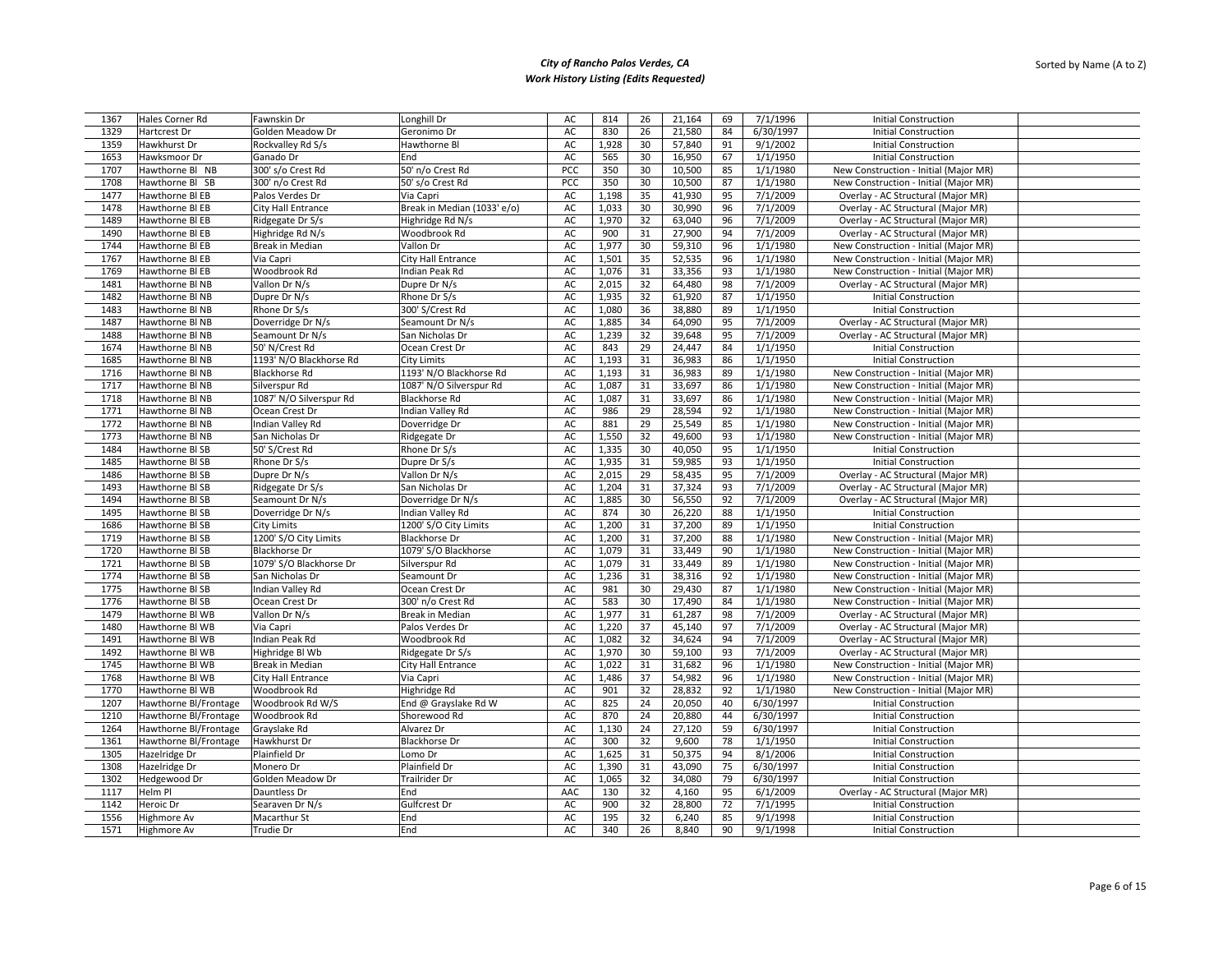| 1682 | Highmore Av           | Trudie Dr N/s           | Jaybrood Dr S/s                  | AC  | 230   | 26 | 5,980  | 100 | 9/1/1998  | <b>Initial Construction</b>           |  |
|------|-----------------------|-------------------------|----------------------------------|-----|-------|----|--------|-----|-----------|---------------------------------------|--|
| 1540 | Highpoint Rd          | Crownview Dr            | End                              | AAC | 1,065 | 26 | 27,690 | 90  | 6/1/2009  | Overlay - AC Structural (Major MR)    |  |
| 1067 | Highridge Rd          | Crest Rd S/S            | Ocean Ter                        | AC  | 600   | 58 | 33,950 | 95  | 9/1/2002  | <b>Initial Construction</b>           |  |
| 1831 | Highridge Rd Frontage | Highridge Rd            | End                              | AC  | 342   | 33 | 11,286 | 91  | 1/1/1980  | New Construction - Initial (Major MR) |  |
| 1497 | Highridge Rd NB       | <b>City Limits</b>      | Ridgegate Dr                     | AC  | 1,318 | 26 | 34,268 | 52  | 7/1/1994  | <b>Initial Construction</b>           |  |
| 1778 | Highridge Rd NB       | Ridgegate Dr            | Hawthorne Blvd                   | AC  | 793   | 26 | 20,618 | 61  | 1/1/1980  | New Construction - Initial (Major MR) |  |
| 1496 | Highridge Rd SB       | Hawthorne Bl            | Ridgegate Dr                     | AC  | 804   | 23 | 18,492 | 67  | 7/1/1994  | <b>Initial Construction</b>           |  |
| 1777 | Highridge Rd SB       | Ridgegate Dr            | City Limits                      | AC  | 1,315 | 23 | 30,245 | 77  | 1/1/1980  | New Construction - Initial (Major MR) |  |
| 1152 | Hightide Dr           | Floweridge Dr           | 1000' n/o Floweridge Dr          | AC  | 1,000 | 32 | 32,000 | 86  | 1/1/1950  | <b>Initial Construction</b>           |  |
| 1779 | Hightide Dr           | 1000' n/o Floweridge Dr | Falconhead Dr                    | AC  | 1,075 | 32 | 34,400 | 85  | 1/1/1980  | New Construction - Initial (Major MR) |  |
|      |                       |                         |                                  |     |       |    |        |     |           |                                       |  |
| 1780 | Hightide Dr           | Falconhead Dr           | End                              | AC  | 462   | 32 | 14,784 | 87  | 1/1/1980  | New Construction - Initial (Major MR) |  |
| 1563 | Homeworth Dr          | Trudie Dr S/s           | End                              | AC  | 340   | 33 | 11,220 | 85  | 9/1/1998  | <b>Initial Construction</b>           |  |
| 1564 | Homeworth Dr          | Trudie Dr N/s           | Jaybroook Dr                     | AC  | 825   | 26 | 21,450 | 91  | 9/1/1998  | <b>Initial Construction</b>           |  |
| 1354 | Honey Creek Rd        | <b>Blackhorse Dr</b>    | End                              | AC  | 1,025 | 26 | 27,900 | 86  | 9/1/2002  | <b>Initial Construction</b>           |  |
| 1273 | Hyte Rd               | Groveoak Pl W/s         | South End                        | AC  | 425   | 30 | 13,850 | 90  | 9/1/2002  | <b>Initial Construction</b>           |  |
| 1274 | Hyte Rd               | Groveoak Pl E/s         | Lightfoot Pl                     | AC  | 615   | 32 | 19,680 | 62  | 6/30/1997 | <b>Initial Construction</b>           |  |
| 1212 | Indian Peak Rd        | Basswood Ave            | Eau Claire Dr                    | AC  | 1,100 | 27 | 29,700 | 40  | 6/30/1997 | <b>Initial Construction</b>           |  |
| 1232 | Indian Peak Rd        | Basswood Av             | Littlebow Rd                     | AC  | 1,630 | 26 | 42,380 | 51  | 6/30/1997 | <b>Initial Construction</b>           |  |
| 1320 | Indian Rock Dr        | <b>Brookford Dr</b>     | End                              | AC  | 915   | 32 | 29,280 | 81  | 6/30/1997 | <b>Initial Construction</b>           |  |
| 1514 | Indian Valley Rd      | Firthridge Rd N/S       | Covecrest Dr                     | AC  | 1,700 | 32 | 54,400 | 89  | 9/1/2002  | <b>Initial Construction</b>           |  |
| 1515 | Indian Valley Rd      | Hawthorne Bl            | Firthridge Rd N/S                | AC  | 1,010 | 32 | 32,320 | 88  | 7/1/1996  | <b>Initial Construction</b>           |  |
| 1228 | Ironwood St           | Silverspur Rd           | Birchfield Av N/s                | AC  | 500   | 32 | 16,000 | 75  | 1/1/1950  | <b>Initial Construction</b>           |  |
| 1229 | Ironwood St           | Birchfield Av N/S       | Basswood Av                      | AC  | 865   | 32 | 27,680 | 74  | 6/30/1997 | <b>Initial Construction</b>           |  |
| 1244 | Ironwood St           | Grayslake rd            | End                              | AC  | 1,120 | 32 | 36,990 | 63  | 6/30/1997 | <b>Initial Construction</b>           |  |
| 1669 | <b>Island View Dr</b> | Ocean Crest Dr          | End                              | AC  | 535   | 36 | 20,410 | 93  | 8/1/2006  | <b>Initial Construction</b>           |  |
| 1566 | Jaybrook Dr           | Trudie Dr               | Homeworth Dr                     | AC  | 1,175 | 26 | 30,550 | 89  | 9/1/1998  | <b>Initial Construction</b>           |  |
| 1781 | Jaybrook Dr           | Homeworth Dr            | Highmore Av                      | AC  | 1,261 | 26 | 32,786 | 88  | 1/1/1980  | New Construction - Initial (Major MR) |  |
| 1526 | King Arthur Ct        | Armaga Spring Rd W/S    | North End                        | AC  | 480   | 28 | 14,640 | 87  | 1/1/1996  | <b>Initial Construction</b>           |  |
| 1527 | King Arthur Ct        | Armaga Spring Rd E/S    | South End                        | AC  | 950   | 30 | 29,650 | 48  | 1/1/1950  | <b>Initial Construction</b>           |  |
| 1343 | Kings Harbor Dr       | El Rodeo Rd             | East End                         | AC  | 600   | 29 | 17,400 | 81  | 8/1/2006  | <b>Initial Construction</b>           |  |
| 1344 | Kings Harbor Dr       | El Rodeo Rd             | Verde Ridge Rd                   | AC  | 1,730 | 26 | 44,980 | 83  | 6/30/1997 | <b>Initial Construction</b>           |  |
| 1206 | Kingsridge Dr         | Miraleste Dr            | End                              | AC  | 900   | 22 | 20,570 | 95  | 7/1/1999  | <b>Initial Construction</b>           |  |
| 1543 | Knoll View Dr         | Crownview Dr            | 1000' s/o Crownview Dr           | AC  | 1,000 | 30 | 30,000 | 88  | 6/30/1997 | <b>Initial Construction</b>           |  |
| 1782 | Knoll View Dr         | 1000' s/o Crownview Dr  | Grandpoint Ln                    | AC  | 1,553 | 30 | 46,590 | 89  | 1/1/1980  | New Construction - Initial (Major MR) |  |
| 1783 | Knoll View Dr         | Grandpoint Ln           | End                              | AC  | 458   | 30 | 13,740 | 76  | 1/1/1980  | New Construction - Initial (Major MR) |  |
| 1037 | La Croix Dr           | Sattes Dr               | Crest Rd                         | AC  | 160   | 32 | 5,120  | 90  | 7/1/1995  | <b>Initial Construction</b>           |  |
| 1315 | La Garita Dr          | Lomo Dr                 | Ella Rd                          | AC  | 508   | 36 | 18,288 | 97  | 8/1/2006  | <b>Initial Construction</b>           |  |
| 1135 | La Rotonda Dr         | Paseo Del Mar           | Palos Verdes Dr S/s              | AC  | 1,900 | 27 | 51,300 | 86  | 1/1/1950  | <b>Initial Construction</b>           |  |
| 1377 | Larchbluff Dr         | Browndeer Ln            | End                              | AC  | 585   | 26 | 16,460 | 86  | 9/1/2002  | <b>Initial Construction</b>           |  |
| 1300 | Larkvale Dr           | <b>Trailrider Dr</b>    | Golden Meadow Dr                 | AC  | 850   | 32 | 27,200 | 82  | 6/30/1997 | <b>Initial Construction</b>           |  |
| 1612 | Lasita Pl             | Avd Cuaderno            | End                              | AC  | 265   | 41 | 10,865 | 87  | 1/1/1950  | <b>Initial Construction</b>           |  |
| 1017 | Laurel Dr             | Marguerite Dr           | End                              | AC  | 652   | 27 | 18,154 | 87  | 1/1/1950  | <b>Initial Construction</b>           |  |
| 1040 | Lautrec Pl            | Cartier Dr              | End                              | AC  | 460   | 26 | 13,110 | 69  | 1/1/1950  | <b>Initial Construction</b>           |  |
| 1036 | Le Blanc Pl           | Sattes Dr               | End                              | AC  | 610   | 26 | 16,960 | 43  | 7/1/1995  | <b>Initial Construction</b>           |  |
| 1507 | Leacrest Dr           | Seamount Dr             | End                              | AC  | 700   | 31 | 22,950 | 90  | 9/1/2002  | <b>Initial Construction</b>           |  |
| 1508 | Leah Cir              | Seamount Dr             | End                              | AC  | 300   | 35 | 11,750 | 83  | 1/1/1950  | <b>Initial Construction</b>           |  |
| 1041 | Lebec Pl              | Marne Dr E/s            | End                              | AC  | 200   | 30 | 7,100  | 82  | 7/1/1995  | <b>Initial Construction</b>           |  |
| 1275 | Lightfoot Pl          | Hyte Rd                 | End                              | AC  | 540   | 28 | 16,270 | 50  | 7/1/1997  | <b>Initial Construction</b>           |  |
| 1376 | Little Wood Dr        | Browndeer Ln            | End                              | AC  | 180   | 30 | 6,500  | 82  | 1/1/2001  | <b>Initial Construction</b>           |  |
| 1221 | Littlebow Rd          | Basswood Av             | Manitowac Dr                     | AC  | 1,450 | 31 | 44,950 | 86  | 9/1/2002  | <b>Initial Construction</b>           |  |
| 1312 | Lobrook Dr            | Braidwood Dr N          | Braidwood Dr S                   | AC  | 1,428 | 30 | 42,840 | 60  | 6/30/1997 | <b>Initial Construction</b>           |  |
| 1524 | Lochvale Dr           | Covecrest Dr            | End                              | AC  | 390   | 28 | 12,170 | 90  | 9/1/2002  | <b>Initial Construction</b>           |  |
| 1337 | Locklenna Ln          | Verde Ridge Rd          | Windport Dr                      | AC  | 976   | 32 | 31,232 | 90  | 6/30/1997 | <b>Initial Construction</b>           |  |
| 1715 | Locklenna Ln          | Windport Dr             | Hawthorne Blvd                   | AC  | 1,325 | 32 | 42,400 | 80  | 1/1/1980  | New Construction - Initial (Major MR) |  |
| 1323 |                       | Golden Meadow Dr        |                                  | AC  | 850   | 26 | 22,100 | 70  | 6/30/1997 | <b>Initial Construction</b>           |  |
| 1280 | Loftygrove Dr         | Monero Dr               | Indian Rock Dr<br>San Nicolas Dr | AC  | 1,875 | 32 | 60,000 | 75  | 6/30/1997 | <b>Initial Construction</b>           |  |
|      | Lomo Dr               |                         |                                  |     |       |    |        |     |           |                                       |  |
| 1281 | Lomo Dr               | San Nicolas Dr          | Eddinghill Dr                    | AC  | 1.197 | 32 | 38,304 | 95  | 8/1/2006  | <b>Initial Construction</b>           |  |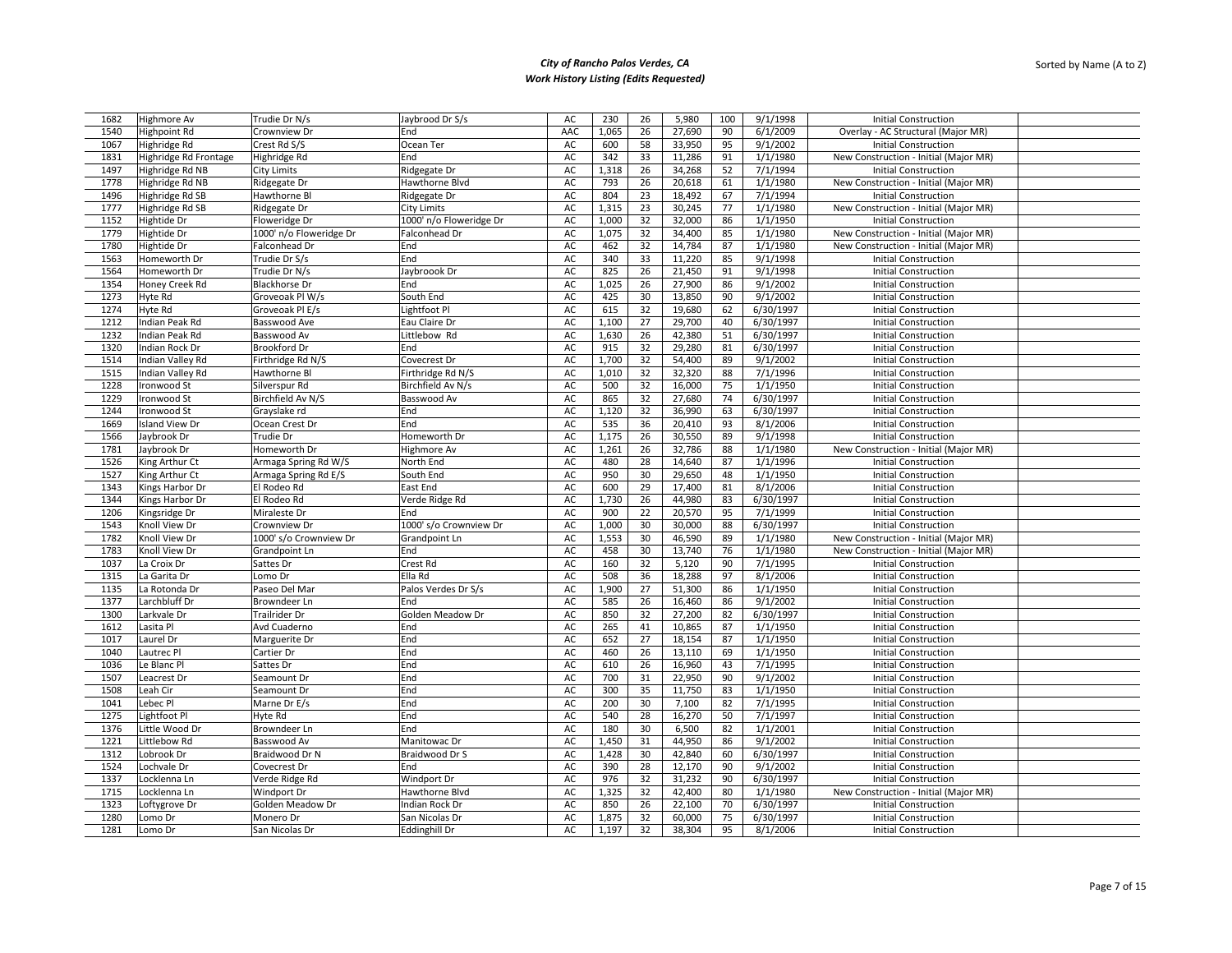| 1282         | Lomo Dr          | <b>Eddinghill Dr</b>    | Abbotswood Dr                    | AC       | 265            | 32       | 8,480            | 74       | 6/30/1997             | <b>Initial Construction</b>                                |
|--------------|------------------|-------------------------|----------------------------------|----------|----------------|----------|------------------|----------|-----------------------|------------------------------------------------------------|
| 1370         | Lone Valley Dr   | Browndeer Ln            | End                              | AC       | 415            | 26       | 12,040           | 80       | 1/1/1950              | <b>Initial Construction</b>                                |
| 1372         | Longhill Dr      | Elkridge Dr E/S         | Flaming Arrow Dr E/S             | AC       | 1,041          | 36       | 37,476           | 78       | 9/1/2002              | <b>Initial Construction</b>                                |
| 1373         | Longhill Dr      | Flaming Arrow Dr E/S    | Silver Arrow Rd N/S              | AC       | 1,915          | 32       | 61,280           | 60       | 9/1/2000              | <b>Initial Construction</b>                                |
| 1380         | Longhill Dr      | Elkridge Dr E/S         | Beechgate Dr                     | AC       | 800            | 32       | 25,600           | 61       | 7/1/1996              | <b>Initial Construction</b>                                |
| 1550         | Lorraine Rd      | Miraleste Dr            | End                              | AC       | 1,190          | 24       | 28,560           | 86       | 7/1/1999              | <b>Initial Construction</b>                                |
| 1412         | Los Verdes Dr    | Hawthorne Blvd          | Avenida Esplendida               | AC       | 910            | 37       | 33,670           | 86       | 9/1/2002              | <b>Initial Construction</b>                                |
| 1784         | Los Verdes Dr    | Avenida Esplendida      | <b>Golf Parking Lot</b>          | AC       | 1,219          | 37       | 45,103           | 88       | 1/1/1980              | New Construction - Initial (Major MR)                      |
| 1166         | Luciana Dr       | Crest Rd                | Dianora Dr S/s                   | AC       | 200            | 32       | 6,400            | 89       | 7/1/1999              | <b>Initial Construction</b>                                |
| 1167         | Luciana Dr       | Dianora Dr S/s          | End                              | AC       | 350            | 24       | 8,400            | 89       | 7/1/1999              | <b>Initial Construction</b>                                |
|              |                  | Peninsula Verde Dr      |                                  |          |                |          |                  |          | 1/1/1950              |                                                            |
| 1703         | Lunada Circle    |                         | North End                        | AC       | 95             | 50       | 4,750            | 99       |                       | <b>Initial Construction</b>                                |
| 1519         | Lunada Ridge Dr  | Moongate Dr             | Scotmist Rd                      | AC       | 370            | 33       | 12,210           | 96       | 7/1/1996              | <b>Initial Construction</b>                                |
| 1554         | Mac Arthur St    | Enrose Av               | Bayend Dr W/s                    | AC       | 1,475          | 32       | 47,200           | 80       | 9/1/1998              | <b>Initial Construction</b>                                |
| 1555         | Mac Arthur St    | Bayend Dr W/s           | Crestwood St                     | AC       | 1,360          | 32       | 43,520           | 82       | 9/1/1998              | <b>Initial Construction</b>                                |
| 1332         | Madeline Cove Dr | <b>Trailrider Dr</b>    | Warnick Rd                       | AC       | 890            | 32       | 28,480           | 76       | 8/1/2006              | <b>Initial Construction</b>                                |
| 1187         | Maine Rd         | Via Colinita            | End                              | AC       | 215            | 20       | 4,300            | 88       | 7/1/1999              | <b>Initial Construction</b>                                |
| 1219         | Manitowac Dr     | Littlebow Rd            | Basswood Av                      | AC       | 1,420          | 32       | 45,440           | 69       | 9/1/2002              | <b>Initial Construction</b>                                |
| 1288         | Maplepark Dr     | Sprucegrove Dr          | End                              | AC       | 705            | 28       | 20,890           | 86       | 6/30/1997             | <b>Initial Construction</b>                                |
| 1640         | Marguerite Dr    | Palos Verdes Dr         | Laurel Dr                        | AC       | 1,592          | 34       | 54,128           | 91       | 1/1/1950              | <b>Initial Construction</b>                                |
| 1785         | Marguerite Dr    | Laurel Dr               | End                              | AC       | 714            | 34       | 25,376           | 92       | 1/1/1980              | New Construction - Initial (Major MR)                      |
| 1027         | Marne Dr         | Vallon Dr S/s           | End                              | AC       | 750            | 24       | 19,100           | 64       | 7/1/1995              | <b>Initial Construction</b>                                |
| 1028         | Marne Dr         | Vallon Dr S/s           | Cartier Dr                       | AC       | 1,835          | 32       | 58,720           | 65       | 7/1/1995              | <b>Initial Construction</b>                                |
| 1533         | Martingale Dr    | <b>Bronco Dr</b>        | End                              | AC       | 1,300          | 26       | 33,800           | 89       | 1/1/1950              | <b>Initial Construction</b>                                |
| 1034         | Matisse Dr       | Sattes Dr               | Chartres Dr                      | AC       | 1,830          | 26       | 47,580           | 75       | 7/1/1995              | <b>Initial Construction</b>                                |
| 1324         | Maycroft Dr      | Indian Rock Dr          | Golden Meadow Dr                 | AC       | 730            | 27       | 19,710           | 42       | 8/1/2006              | <b>Initial Construction</b>                                |
| 1220         | Mazur Dr         | Basswood Av             | End                              | AC       | 600            | 29       | 18,550           | 56       | 6/30/1997             | <b>Initial Construction</b>                                |
| 1386         | Meadowdale Ln    | Crestridge Rd           | End                              | AC       | 460            | 23       | 10,580           | 91       | 7/1/1995              | <b>Initial Construction</b>                                |
| 1525         | Meadowmist Dr    | Scotmist Dr             | Armaga Spring Rd                 | AC       | 1,265          | 31       | 39,215           | 94       | 9/1/2002              | <b>Initial Construction</b>                                |
| 1634         | Mendon Dr        | Gunter Rd               | End                              | AC       | 1,025          | 26       | 26,650           | 92       | 9/1/1998              | <b>Initial Construction</b>                                |
| 1254         | Menominee Pl     | South End               | North End                        | AC       | 890            | 35       | 33,350           | 68       | 6/30/1997             | <b>Initial Construction</b>                                |
| 1659         | Mesaba Rd        | Hawthorne Blvd Frontage | End                              | AC       | 375            | 26       | 10,900           | 84       | 9/1/2002              | <b>Initial Construction</b>                                |
| 1387         | Middlecrest Rd   | Crestridge Rd S/s       | End                              | AC       | 1,850          | 20       | 37,000           | 92       | 7/1/1995              | <b>Initial Construction</b>                                |
| 1430         | Miraleste Dr     | Via Colinita            | <b>City Limits</b>               | AC       | 1,165          | 64       | 74,560           | 67       | 7/1/1995              | <b>Initial Construction</b>                                |
| 1428         | Miraleste Dr Eb  | Palos Verdes Dr         | Via Bramante                     | AC       | 515            | 40       | 20,600           | 56       | 7/1/1995              | <b>Initial Construction</b>                                |
| 1429         | Miraleste Dr Eb  | Via Bramante W/s        | Via Siena                        | AC       | 1,954          | 30       | 58,620           | 42       | 7/1/1995              | <b>Initial Construction</b>                                |
| 1786         | Miraleste Dr Eb  | Via Siena               | Via Colnita                      | AC       | 634            | 30       | 19,020           | 44       | 1/1/1980              | New Construction - Initial (Major MR)                      |
| 1431         | Miraleste Dr Wb  | Via Colinita            | Nancy Rd                         | AC       | 1,916          | 30       | 57,480           | 36       | 7/1/1995              | <b>Initial Construction</b>                                |
| 1733         | Miraleste Dr Wb  | Nancy Rd                | Palos Verdes Dr                  | AC       | 1,432          | 30       | 42,960           | 81       | 1/1/1980              | New Construction - Initial (Major MR)                      |
| 1657         | Miraleste Plaza  | Palos Verdes Dr         | Miraleste Dr                     | AC       | 300            | 65       | 19,500           | 87       | 7/1/1999              | <b>Initial Construction</b>                                |
| 1396         | Mistridge Dr     | Northbay Rd             | Newstar Dr                       | AC       | 891            | 32       | 28,512           | 89       | 7/1/1996              | <b>Initial Construction</b>                                |
| 1787         | Mistridge Dr     | Newstar Dr              | Scottwood Dr                     | AC       | 1,223          | 32       | 39,136           | 84       | 1/1/1980              | New Construction - Initial (Major MR)                      |
| 1266         | Monero Dr        | Alvarez Dr              | South End                        | AC       | 315            | 29       | 10,285           | 96       | 6/30/1997             | <b>Initial Construction</b>                                |
| 1267         | Monero Dr        | Alvarez Dr              | Granvia Altamira                 | AC       | 1,290          | 32       | 41,280           | 73       |                       | <b>Initial Construction</b>                                |
|              |                  |                         |                                  |          |                |          |                  |          | 6/30/1997             |                                                            |
| 1279<br>1238 | Monero Dr        | Granvia Altamira        | Amber Gate Dr<br>Basswood Av E/s | AC<br>AC | 1,865<br>1,350 | 31<br>21 | 57,815<br>28,350 | 80<br>80 | 6/30/1997<br>7/1/1997 | <b>Initial Construction</b><br><b>Initial Construction</b> |
|              | Montemalaga Dr   | Silverspur Rd           |                                  |          |                |          |                  |          |                       |                                                            |
| 1239         | Montemalaga Dr   | Basswood Av             | Grayslake Rd                     | AC       | 1,060          | 21       | 22,260           | 57       | 7/1/1997              | <b>Initial Construction</b>                                |
| 1750         | Montemalaga Dr   | Grayslake Rd            | City Limits                      | AC       | 1,737          | 21       | 36,477           | 72       | 1/1/1980              | New Construction - Initial (Major MR)                      |
| 1751         | Montemalaga Dr   | <b>City Limits</b>      | Grayslake Rd                     | AC       | 1,737          | 21       | 36,477           | 63       | 1/1/1980              | New Construction - Initial (Major MR)                      |
| 1752         | Montemalaga Dr   | Grayslake Rd            | Basswood Av                      | AC       | 1,018          | 21       | 21,378           | 80       | 1/1/1980              | New Construction - Initial (Major MR)                      |
| 1753         | Montemalaga Dr   | Basswood Av             | Silverspur Rd                    | AC       | 1,363          | 21       | 28,623           | 75       | 1/1/1980              | New Construction - Initial (Major MR)                      |
| 1597         | Montereina Dr    | Toscanini Dr            | Beechham Dr                      | AC       | 720            | 32       | 23,040           | 87       | 9/1/1998              | <b>Initial Construction</b>                                |
| 1601         | Montereina Dr    | Toscanini Dr N/s        | Avd Estudiante                   | AC       | 1,565          | 32       | 50,080           | 82       | 11/14/2006            | <b>Initial Construction</b>                                |
| 1613         | Montereina Dr    | Avd Estudiante          | Avd Aprenda                      | AC       | 1,265          | 34       | 43,010           | 83       | 11/14/2006            | <b>Initial Construction</b>                                |
| 1518         | Moongate Dr      | Quailhill Dr            | Lunada Ridge Dr                  | AC       | 270            | 33       | 8,910            | 92       | 7/1/1996              | <b>Initial Construction</b>                                |
| 1523         | Moongate Dr      | Covecrest Dr            | End                              | AC       | 300            | 31       | 10,550           | 87       | 9/1/2002              | <b>Initial Construction</b>                                |
| 1081         | Moonmist Dr      | Coveview Dr             | End                              | AC       | 130            | 24       | 3,120            | 92       | 7/1/1996              | <b>Initial Construction</b>                                |
| 1398         | Moro Bay Dr      | Mistridge Dr N/S        | End                              | AC       | 260            | 35       | 10,350           | 91       | 9/1/2002              | <b>Initial Construction</b>                                |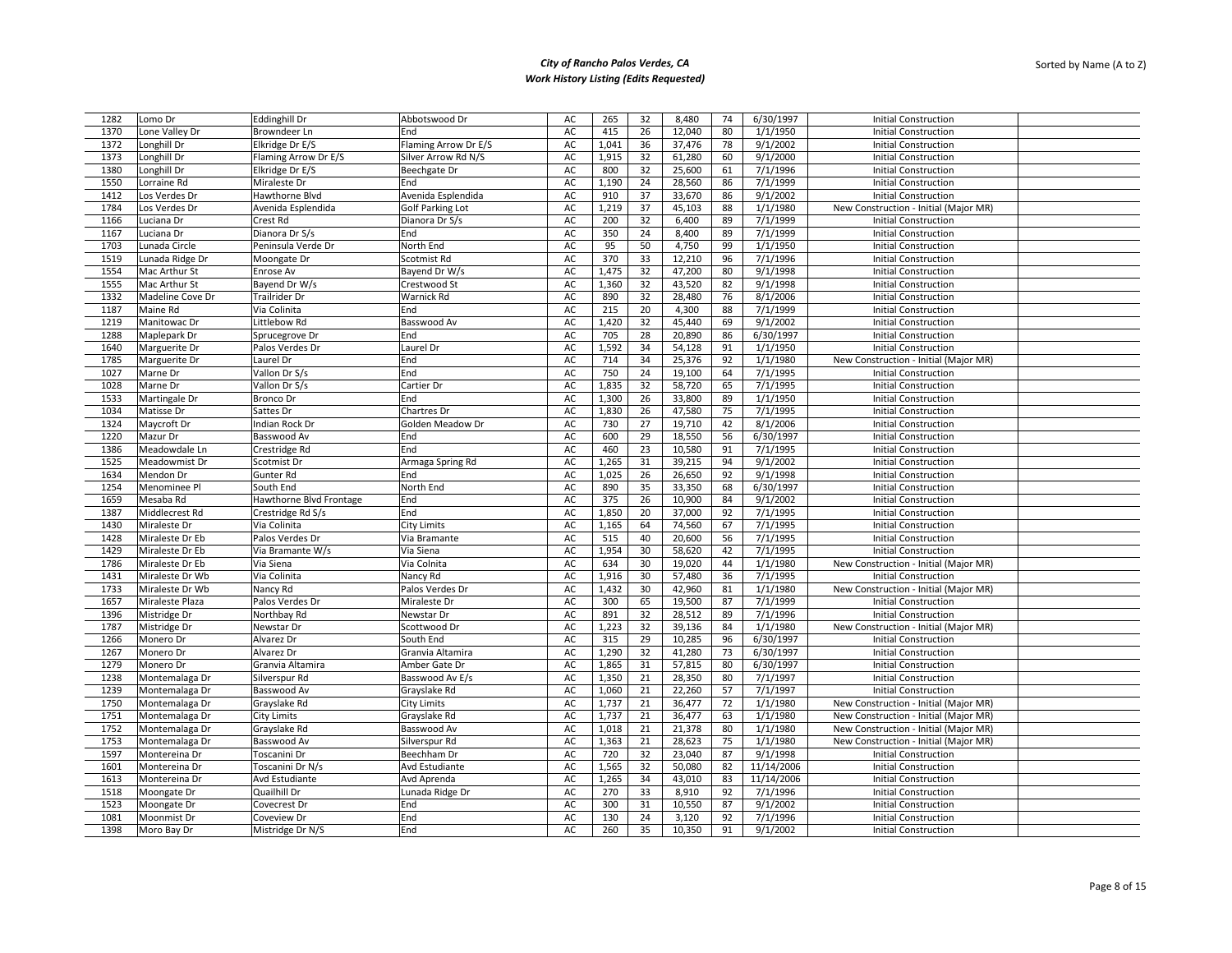| 1225 | Mossbank Dr        | Basswood Av             | End                     | AC | 185   | 31 | 5,735   | 90  | 1/1/1950   | <b>Initial Construction</b>           |  |
|------|--------------------|-------------------------|-------------------------|----|-------|----|---------|-----|------------|---------------------------------------|--|
| 1250 | Mossbank Dr        | West End                | Grayslake Rd W/s        | AC | 780   | 34 | 26,520  | 93  | 6/30/1997  | <b>Initial Construction</b>           |  |
| 1251 | Mossbank Dr        | Grayslake Rd W/S        | East End                | AC | 415   | 34 | 14,110  | 93  | 9/1/2002   | <b>Initial Construction</b>           |  |
| 1586 | Mt Hood Ct         | Bloomwood Rd            | End                     | AC | 525   | 28 | 14,700  | 79  | 11/14/2006 | <b>Initial Construction</b>           |  |
| 1591 | Mt Langley Ct      | Caddington Dr           | End                     | AC | 195   | 40 | 7,800   | 81  | 11/14/2006 | <b>Initial Construction</b>           |  |
| 1592 | Mt Lassen Ln       | Caddington Dr           | End                     | AC | 650   | 33 | 21,450  | 94  | 11/14/2006 | <b>Initial Construction</b>           |  |
| 1588 | Mt Palomar Pl      | Toscanini Dr            | Caddington Dr           | AC | 660   | 35 | 23,100  | 82  | 11/14/2006 | <b>Initial Construction</b>           |  |
| 1583 | Mt Rainer Rd       | Mt Shasta Dr            | Mt Rose Rd              | AC | 975   | 32 | 31,200  | 80  | 11/14/2006 | <b>Initial Construction</b>           |  |
| 1582 | Mt Rose Rd         | Mt Rainer Rd            | Bloomwood Rd            | AC | 765   | 32 | 24,480  | 78  | 11/14/2006 | <b>Initial Construction</b>           |  |
| 1584 | Mt Rushmore Rd     | Bloomwood Rd            | Mt Rainer Rd            | AC | 690   | 32 | 22,080  | 83  | 11/14/2006 | <b>Initial Construction</b>           |  |
| 1590 | Mt Sawtooth Dr     | Toscanini Dr            | End                     | AC | 825   | 32 | 26,400  | 85  | 11/14/2006 | <b>Initial Construction</b>           |  |
| 1580 | Mt Shasta Dr       | 50'n/mt Rainer          | Bloomwood Rd            | AC | 900   | 36 | 32,400  | 81  | 11/14/2006 | <b>Initial Construction</b>           |  |
| 1585 | Mt Vancouver Ct    | Bloomwood Rd            | End                     | AC | 490   | 29 | 14,210  | 72  | 11/14/2006 | <b>Initial Construction</b>           |  |
| 1593 | Mt Whitney Wy      | Toscanini Dr            | End                     | AC | 480   | 34 | 16,320  | 83  | 11/14/2006 | <b>Initial Construction</b>           |  |
|      |                    |                         |                         |    |       | 26 |         | 89  |            | <b>Initial Construction</b>           |  |
| 1534 | Mustang Rd         | Bronco Dr               | Surrey Ln N/S           | AC | 1,375 |    | 35,750  |     | 7/1/1996   |                                       |  |
| 1680 | Nancy Rd           | Lorraine Rd             | Miraleste Dr            | AC | 840   | 24 | 20,160  | 88  | 7/1/1999   | <b>Initial Construction</b>           |  |
| 1092 | Nantasket          | Beachview Dr            | Seacove Dr              | AC | 665   | 36 | 23,940  | 96  | 1/1/1950   | <b>Initial Construction</b>           |  |
| 1173 | Narino Dr          | Casilina Dr             | End                     | AC | 290   | 24 | 6,960   | 86  | 7/1/1996   | <b>Initial Construction</b>           |  |
| 1132 | Nautilus Dr        | Palos Verdes Dr N/s     | End                     | AC | 145   | 40 | 5,800   | 70  | 1/1/1950   | <b>Initial Construction</b>           |  |
| 1165 | Newridge Dr        | Starline Dr             | 3459 Newridge Dr        | AC | 590   | 25 | 14,750  | 79  | 7/1/1994   | <b>Initial Construction</b>           |  |
| 1654 | Newridge Dr        | 3459 Newridge Dr        | End                     | AC | 656   | 32 | 20,992  | 88  | 7/1/1994   | <b>Initial Construction</b>           |  |
| 1397 | Newstar Dr         | Mistridge Dr N/s        | End                     | AC | 165   | 37 | 7,355   | 92  | 9/1/2002   | <b>Initial Construction</b>           |  |
| 1561 | Noble View Dr      | Enrose Av               | Bayend Dr               | AC | 1,400 | 32 | 44,800  | 86  | 9/1/1998   | <b>Initial Construction</b>           |  |
| 1363 | Nokomis Rd         | Deepbrook Dr            | End                     | AC | 740   | 28 | 21,870  | 89  | 9/1/2002   | <b>Initial Construction</b>           |  |
| 1400 | Northbay Rd        | Mistridge Dr N/S        | Whitley Collins Dr N    | AC | 835   | 32 | 26,720  | 91  | 7/1/1996   | <b>Initial Construction</b>           |  |
| 1408 | Northbay Rd        | Quailwood Dr            | Whitley Collins Dr      | AC | 260   | 32 | 8,320   | 86  | 7/1/1996   | <b>Initial Construction</b>           |  |
| 1651 | Nuvola Ct          | Albero Ct               | East End                | AC | 1,545 | 30 | 47,600  | 97  | 1/1/1950   | <b>Initial Construction</b>           |  |
| 1379 | Oaklon Dr          | Elkridge Dr             | End                     | AC | 130   | 28 | 4,740   | 69  | 1/1/1950   | <b>Initial Construction</b>           |  |
| 1349 |                    |                         | Island View Dr          | AC | 265   | 32 | 8,480   | 95  | 8/1/2006   |                                       |  |
|      | Ocean Crest Dr     | Hawthorne Bl            |                         |    |       |    |         |     |            | <b>Initial Construction</b>           |  |
| 1068 | Ocean Terrace Dr   | Pacifica Dr             | East End                | AC | 1,544 | 32 | 50,508  | 93  | 1/1/1950   | <b>Initial Construction</b>           |  |
| 1735 | Ocean Terrace Dr   | West End                | Pacifica Dr             | AC | 1,787 | 32 | 58,284  | 94  | 1/1/1980   | New Construction - Initial (Major MR) |  |
| 1078 | Oceanaire Dr       | Amber Sky Dr W/s        | 50'W/Amber Sky          | AC | 500   | 25 | 12,500  | 91  | 1/1/1950   | <b>Initial Construction</b>           |  |
| 1079 | Oceanaire Dr       | 500'W/Amber Sky         | End                     | AC | 1,920 | 24 | 46,080  | 93  | 9/1/2002   | <b>Initial Construction</b>           |  |
| 1082 | Oceanaire Dr       | Amber Sky Dr W/s        | Seacrest Dr E/s         | AC | 350   | 25 | 8,750   | 93  | 1/1/1950   | <b>Initial Construction</b>           |  |
| 1083 | Oceanaire Dr       | Seacrest Dr E/s         | End                     | AC | 635   | 20 | 12,700  | 91  | 1/1/1950   | <b>Initial Construction</b>           |  |
| 1153 | Oceangrove Dr      | Hightide Dr             | Vigilance Dr @ Gate     | AC | 420   | 28 | 11,760  | 39  | 1/1/1950   | <b>Initial Construction</b>           |  |
| 1405 | Oceanport Rd       | Scotwood Dr             | End                     | AC | 400   | 26 | 11,650  | 89  | 7/1/1996   | <b>Initial Construction</b>           |  |
| 1401 | Oceanridge Dr      | Scotwood Dr             | Northbay Rd             | AC | 1,515 | 33 | 49,995  | 90  | 1/1/1950   | <b>Initial Construction</b>           |  |
| 1364 | Oconto Ave         | <b>Warrior Dr</b>       | End                     | AC | 217   | 35 | 8,845   | 79  | 1/1/1950   | <b>Initial Construction</b>           |  |
| 1070 | Pacifica Dr        | Ocean Ter               | End                     | AC | 660   | 32 | 22,320  | 90  | 1/1/1950   | <b>Initial Construction</b>           |  |
| 1106 | Packet Rd          | Palos Verdes Dr         | Seacove Dr              | AC | 1,065 | 24 | 25,560  | 90  | 6/30/1997  | <b>Initial Construction</b>           |  |
| 1138 | Palo Vista Dr      | Seacliff Dr N/s         | End                     | AC | 1,350 | 27 | 36,450  | 64  | 1/1/1950   | <b>Initial Construction</b>           |  |
| 1086 | Park Pl            | Crenshaw Bl             | End                     | AC | 440   | 25 | 11,000  | 92  | 1/1/1950   | <b>Initial Construction</b>           |  |
| 1164 | Parkhurst Dr       | Starline Dr             | End                     | AC | 653   | 26 | 16,978  | 73  | 7/1/1994   | <b>Initial Construction</b>           |  |
| 1504 | Parklynn Dr        | Doverredge Dr           | End                     | AC | 695   | 33 | 24,185  | 81  | 9/1/2002   | <b>Initial Construction</b>           |  |
| 1134 |                    |                         |                         |    | 3,272 | 72 |         |     |            |                                       |  |
|      | Paseo Del Mar      | Palos Verdes Dr S/s     | La Rotonda Dr S/s       | AC |       |    | 235,584 | 86  | 7/16/1999  | <b>Initial Construction</b>           |  |
| 1529 | Peacock Ridge Rd   | Highridge Rd            | End                     | AC | 800   | 32 | 25,600  | 81  | 1/1/1950   | <b>Initial Construction</b>           |  |
| 1215 | Pembina Rd         | Waupaca Rd              | Eau Claire Dr           | AC | 590   | 27 | 15,930  | 78  | 6/30/1997  | <b>Initial Construction</b>           |  |
| 1646 | Peninsula Verde Dr | Western Av              | Circle Verde Dr         | AC | 823   | 36 | 29,628  | 100 | 1/1/1950   | <b>Initial Construction</b>           |  |
| 1691 | Peninsula Verde Dr | Circle Verde W/s        | End                     | AC | 685   | 34 | 23,290  | 99  | 1/1/1950   | <b>Initial Construction</b>           |  |
| 1141 | Phantom Dr         | Pirate Dr               | Heroic Dr               | AC | 1,620 | 32 | 51,840  | 80  | 7/1/1995   | <b>Initial Construction</b>           |  |
| 1696 | Picardie Rd        | Via Canada              | Palos Verdes Dr         | AC | 790   | 30 | 23,700  | 89  | 7/1/1999   | <b>Initial Construction</b>           |  |
| 1399 | Pinecastle Dr      | Mistridge Dr N/s        | End                     | AC | 235   | 36 | 9,710   | 92  | 9/1/2002   | <b>Initial Construction</b>           |  |
| 1140 | Pirate Dr          | Forrestal Dr E/s        | Phantom Dr              | AC | 540   | 32 | 17,280  | 71  | 7/1/1995   | <b>Initial Construction</b>           |  |
| 1304 | Plainfield Dr      | Hazelridge Dr           | 1000' s/o Hazelridge Dr | AC | 1,000 | 25 | 25,000  | 90  | 6/30/1997  | <b>Initial Construction</b>           |  |
| 1788 | Plainfield Dr      | 1000' s/o Hazelridge Dr | Lomo Dr                 | AC | 1,175 | 25 | 29,375  | 84  | 1/1/1980   | New Construction - Initial (Major MR) |  |
| 1609 | Pontevedra Dr      | Delasondre Dr N/s       | Avd Estudiante N/s      | AC | 575   | 32 | 18,400  | 84  | 9/1/1998   | <b>Initial Construction</b>           |  |
|      |                    |                         |                         |    |       |    |         |     |            |                                       |  |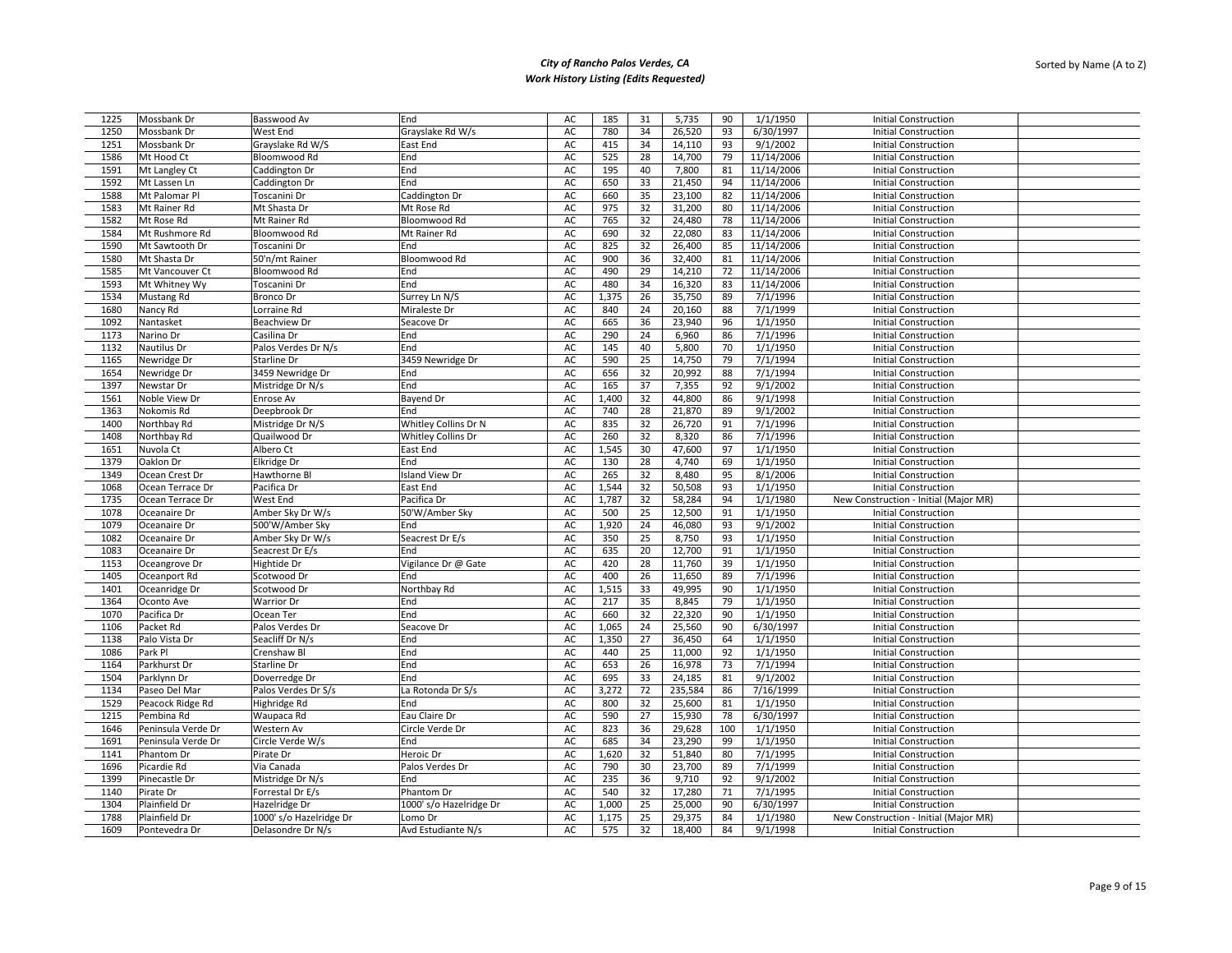| 1610 | Pontevedra Dr        | Avd Estudiante N/s            | Avd Aprenda                   | AC | 1,165 | 26 | 30,290  | 82       | 9/1/1998   | <b>Initial Construction</b>           |
|------|----------------------|-------------------------------|-------------------------------|----|-------|----|---------|----------|------------|---------------------------------------|
| 1683 | Pontevedra Dr        | Delasonde Dr                  | Santa Rena Dr                 | AC | 830   | 32 | 26,560  | 80       | 11/14/2006 | <b>Initial Construction</b>           |
| 1345 | Posey Way            | Kings Harbor Dr               | End                           | AC | 195   | 29 | 5,655   | 95       | 8/1/2006   | <b>Initial Construction</b>           |
| 1289 | Purpleridge Dr       | <b>Briarhurst Dr</b>          | Golden Meadow Dr              | AC | 1,132 | 32 | 36,224  | 75       | 6/30/1997  | <b>Initial Construction</b>           |
| 1423 | <b>PVDE</b>          | Sunnyside Ridge Rd N          | 937' n/o Sunnyside Ridge Rd N | AC | 4,120 | 32 | 131,840 | 63       | 7/1/1994   | <b>Initial Construction</b>           |
| 1424 | <b>PVDE</b>          | Headland Dr                   | Sunnyside Ridge Rd N          | AC | 1,975 | 32 | 63,200  | 60       | 7/1/1994   | <b>Initial Construction</b>           |
| 1425 | PVDE                 | Roan Dr S/s                   | Headland Dr                   | AC | 1,000 | 32 | 32,000  | 67       | 7/1/1994   | <b>Initial Construction</b>           |
| 1426 | <b>PVDE</b>          | Clevis Rd S/s                 | Coach Rd S/s                  | AC | 1,255 | 32 | 40,160  | 74       | 7/1/1994   | <b>Initial Construction</b>           |
| 1427 | <b>PVDE</b>          | Colt Rd (Private)             | Clevis Rd S/s                 | AC | 1,100 | 60 | 66,000  | 72       | 7/1/1994   | <b>Initial Construction</b>           |
| 1432 | <b>PVDE</b>          | Picardie Rd                   | Colt Rd (private)             | AC | 1,345 | 32 | 43,040  | 83       | 7/1/1998   | <b>Initial Construction</b>           |
| 1433 | <b>PVDE</b>          | Via Frascati N/s              | Miraleste Plaza               | AC | 1,290 | 32 | 41,280  | 63       | 7/1/1998   | <b>Initial Construction</b>           |
| 1434 | <b>PVDE</b>          | Via Colinita N/s              | Via Frascati N/s              | AC | 765   | 32 | 24,480  | 78       | 7/1/1998   | <b>Initial Construction</b>           |
| 1435 | <b>PVDE</b>          |                               |                               |    |       | 32 |         |          | 7/1/1998   | <b>Initial Construction</b>           |
|      | <b>PVDE</b>          | Via Subida S/s                | Via Colinita N/s              | AC | 1,235 | 32 | 39,520  | 82<br>79 | 7/1/1998   | <b>Initial Construction</b>           |
| 1436 |                      | Diamonte Ln                   | Via Subida S/s                | AC | 1,715 |    | 54,880  |          |            |                                       |
| 1437 | <b>PVDE</b>          | Calle Aventura                | Diamonte Ln                   | AC | 735   | 53 | 38,955  | 77       | 7/1/1998   | <b>Initial Construction</b>           |
| 1438 | <b>PVDE</b>          | Crest Rd                      | Calle Aventura                | AC | 1,375 | 54 | 74,250  | 76       | 7/1/1998   | <b>Initial Construction</b>           |
| 1439 | <b>PVDE</b>          | Ganado Dr                     | Crest Rd                      | AC | 2,000 | 54 | 108,000 | 79       | 7/1/1998   | <b>Initial Construction</b>           |
| 1440 | <b>PVDE</b>          | Ganado Dr                     | 1000' e/o Ganado Dr           | AC | 1,000 | 34 | 34,000  | 75       | 9/1/1998   | <b>Initial Construction</b>           |
| 1441 | <b>PVDE</b>          | Look Out Point #1             | 1887' S/O Look Out Point      | AC | 1,887 | 32 | 60,384  | 78       | 9/1/1998   | <b>Initial Construction</b>           |
| 1442 | <b>PVDE</b>          | 25th St                       | Look Out Point #1             | AC | 2,000 | 32 | 64,000  | 81       | 9/1/1998   | <b>Initial Construction</b>           |
| 1673 | <b>PVDE</b>          | Coach Rd S/s                  | Raon Dr S/s                   | AC | 1,165 | 32 | 37,280  | 70       | 7/1/1994   | <b>Initial Construction</b>           |
| 1738 | <b>PVDE</b>          | 1887' S/O Look Out Point #1   | Look Out Point #2             | AC | 1,887 | 32 | 60,384  | 79       | 1/1/1980   | New Construction - Initial (Major MR) |
| 1740 | <b>PVDE</b>          | Picardie Rd                   | Miraleste Plaza               | AC | 1,490 | 32 | 47,680  | 77       | 1/1/1980   | New Construction - Initial (Major MR) |
| 1746 | <b>PVDE</b>          | 937' n/o Sunnyside Ridge Rd N | Horseshoe Ln                  | AC | 1,571 | 32 | 50,272  | 65       | 1/1/1980   | New Construction - Initial (Major MR) |
| 1747 | <b>PVDE</b>          | Horseshoe Ln                  | City Limits                   | AC | 1,619 | 32 | 51,808  | 61       | 1/1/1980   | New Construction - Initial (Major MR) |
| 1789 | <b>PVDE</b>          | 1000' e/o Ganado Dr           | Look Out Point #2             | AC | 1,250 | 34 | 42,500  | 78       | 1/1/1980   | New Construction - Initial (Major MR) |
| 1181 | <b>PVDE Frontage</b> | East End                      | Calle Adventura E/s           | AC | 450   | 25 | 12,350  | 84       | 7/1/1999   | <b>Initial Construction</b>           |
| 1182 | <b>PVDE Frontage</b> | Calle Adventura E/s           | West End                      | AC | 415   | 25 | 11,475  | 84       | 7/1/1999   | <b>Initial Construction</b>           |
| 1448 | <b>PVDS</b>          | 300' E/Aqua Vista Dr          | Conqueror Dr W/s              | AC | 1,150 | 34 | 39,100  | 95       | 7/1/1995   | <b>Initial Construction</b>           |
| 1453 | <b>PVDS</b>          | Crenshaw Bl W/s               | West End of Median            | AC | 1,335 | 34 | 45,390  | 63       | 1/1/1950   | <b>Initial Construction</b>           |
| 1454 | <b>PVDS</b>          | Peppertree Dr W/s             | Cherry Hill Ln                | AC | 1,787 | 34 | 60,758  | 62       | 1/1/1950   | <b>Initial Construction</b>           |
| 1455 | <b>PVDS</b>          | 100' E/Narcissa Dr            | Peppertree Dr W/s             | AC | 1,385 | 34 | 47,090  | 58       | 1/1/1950   | <b>Initial Construction</b>           |
| 1739 | <b>PVDS</b>          | Cherry Hill Ln                | Burma Rd                      | AC | 1,267 | 34 | 43,078  | 61       | 1/1/1980   | New Construction - Initial (Major MR) |
| 1446 | <b>PVDS EB</b>       | Seacliff Dr W/s               | 25th St W/s                   | AC | 1,625 | 14 | 22,750  | 93       | 7/1/1995   | <b>Initial Construction</b>           |
| 1447 | <b>PVDS EB</b>       | Seacliff Dr W/s               | 300' E/Aqua Vista Dr          | AC | 1,000 | 30 | 30,000  | 91       | 7/1/1995   | <b>Initial Construction</b>           |
| 1451 | <b>PVDS EB</b>       | West End of Median            | Schooner Dr E/s               | AC | 1,340 | 16 | 21,440  | 100      | 1/1/1950   | Initial Construction                  |
| 1452 | <b>PVDS EB</b>       | Schooner Dr E/s               | Conqueror Dr W/s              | AC | 1,780 | 16 | 28,480  | 95       | 1/1/1950   | <b>Initial Construction</b>           |
| 1457 | <b>PVDS EB</b>       |                               |                               |    |       | 24 | 43,680  |          | 1/1/1950   |                                       |
|      |                      | Wayfarers Chapel W/s          | 100' E/Narcissa Dr            | AC | 1,820 |    |         | 82       |            | <b>Initial Construction</b>           |
| 1459 | <b>PVDS EB</b>       | Seacove Dr W/s                | Wayfarers Chapel W/s          | AC | 1,575 | 27 | 42,525  | 75       | 1/1/1950   | <b>Initial Construction</b>           |
| 1460 | <b>PVDS EB</b>       | Barkentine Rd E/s             | Seacove Dr W/s                | AC | 1,085 | 56 | 60,760  | 77       | 1/1/1950   | <b>Initial Construction</b>           |
| 1462 | <b>PVDS EB</b>       | Seahill Dr W/s                | Barkentine Rd E/s             | AC | 1,545 | 29 | 44,805  | 71       | 1/1/1950   | <b>Initial Construction</b>           |
| 1464 | <b>PVDS EB</b>       | Crestmont Ln W/s              | Seahill Dr W/s                | AC | 1,670 | 27 | 45,090  | 93       | 1/1/1950   | <b>Initial Construction</b>           |
| 1466 | <b>PVDS EB</b>       | Station 0.89                  | Crestmont Ln W/s              | AC | 1,905 | 26 | 49,530  | 92       | 7/1/2009   | Overlay - AC Structural (Major MR)    |
| 1468 | <b>PVDS EB</b>       | Coast Guard Station           | Station 0.89                  | AC | 1,580 | 26 | 41,080  | 93       | 1/1/1950   | <b>Initial Construction</b>           |
| 1119 | <b>PVDS Frontage</b> | Conqueror Dr W/s              | Schooner Dr E/s               | AC | 1,655 | 25 | 41,375  | 79       | 6/1/1995   | <b>Initial Construction</b>           |
| 1121 | <b>PVDS Frontage</b> | Conqueror Dr W/s              | Schooner Dr E/s               | AC | 1,655 | 25 | 41,375  | 93       | 7/1/1999   | <b>Initial Construction</b>           |
| 1445 | PVDS WB              | 25th St                       | Seacliff Dr W/s               | AC | 1,625 | 16 | 26,000  | 87       | 7/1/1995   | <b>Initial Construction</b>           |
| 1449 | PVDS WB              | Conqueror Dr W/s              | Schooner Dr E/s               | AC | 1,785 | 16 | 28,560  | 95       | 1/1/1950   | Initial Construction                  |
| 1450 | PVDS WB              | Schooner Dr E/s               | West End of Median            | AC | 1,340 | 16 | 21,440  | 94       | 1/1/1950   | <b>Initial Construction</b>           |
| 1456 | PVDS WB              | 100' E/Narcissa Dr            | Wayfarers Chapel W/s          | AC | 1,820 | 28 | 50,960  | 80       | 1/1/1950   | <b>Initial Construction</b>           |
| 1458 | PVDS WB              | Wayfarers Chapel W/s          | Seacove Dr W/s                | AC | 1,575 | 34 | 53,550  | 89       | 7/1/1993   | <b>Initial Construction</b>           |
| 1461 | PVDS WB              | Seacove Dr W/s                | Barkentine Rd                 | AC | 1,071 | 34 | 36,414  | 84       | 7/1/1993   | <b>Initial Construction</b>           |
| 1463 | PVDS WB              | Seahill Dr W/s                | Crestmont Ln W/s              | AC | 1,670 | 31 | 51,770  | 92       | 7/1/1993   | <b>Initial Construction</b>           |
| 1465 | PVDS WB              | Crestmont Ln W/s              | Station 0.89                  | AC | 1,094 | 36 | 39,384  | 84       | 7/1/1993   | <b>Initial Construction</b>           |
| 1467 | PVDS WB              | Station 0.89                  | Coast Guard Station           | AC | 1,580 | 36 | 56,880  | 79       | 7/1/1993   | <b>Initial Construction</b>           |
| 1790 | PVDS WB              | Barkentine Rd                 | Seahill Dr                    | AC | 1,459 | 34 | 49,606  | 84       | 1/1/1980   | New Construction - Initial (Major MR) |
| 1120 | Pvds/frontage        | Schooner Dr w/s               | End                           | AC | 1.290 | 25 | 32,250  | 95       | 7/1/1997   | <b>Initial Construction</b>           |
|      |                      |                               |                               |    |       |    |         |          |            |                                       |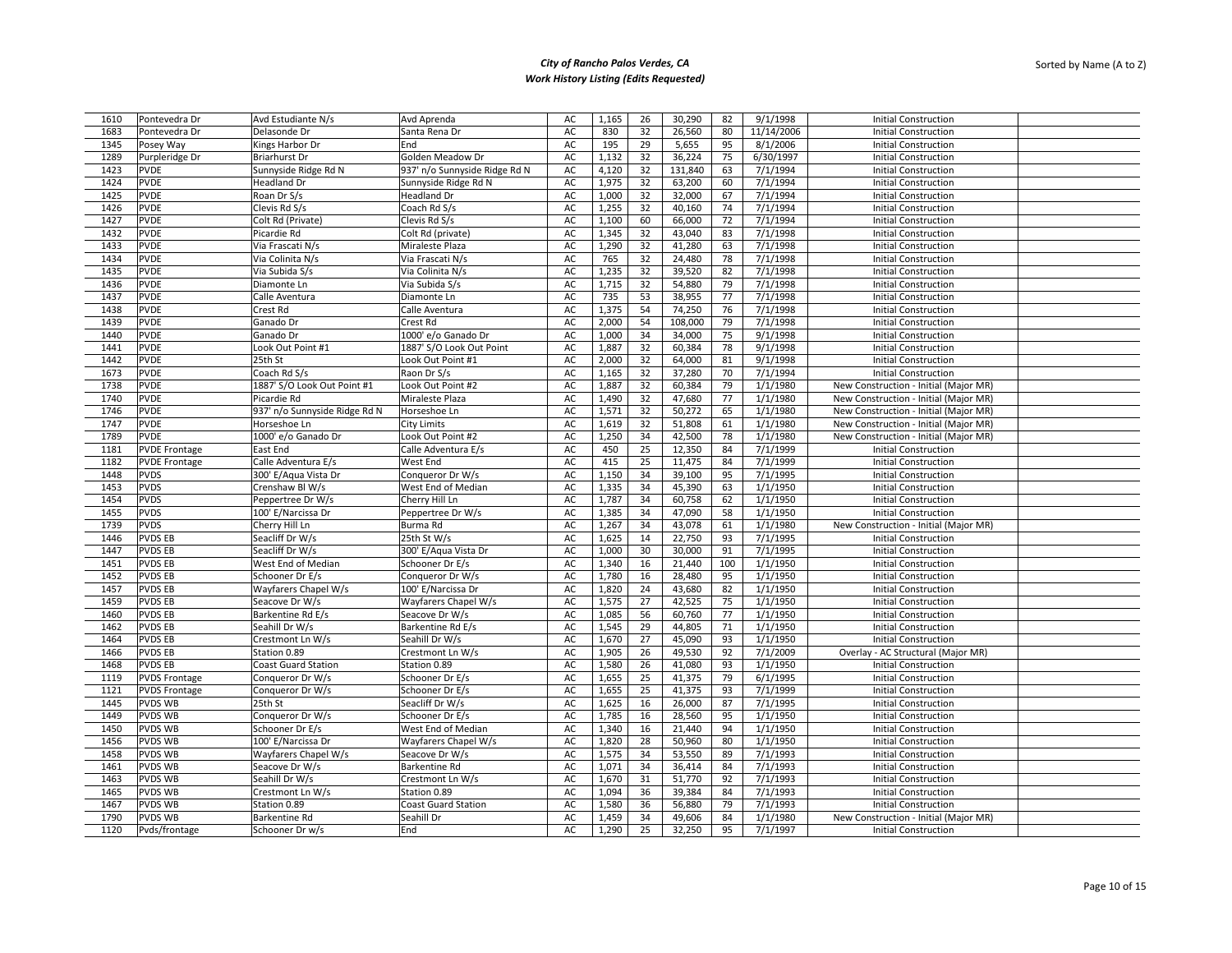| 1131         | Pvds/frontage     | Conqueror Dr E/s           | Nautilus DR                | AC | 335   | 27 | 9,045            | 88 | 6/1/2009             | Overlay - AC Structural (Major MR)    |  |
|--------------|-------------------|----------------------------|----------------------------|----|-------|----|------------------|----|----------------------|---------------------------------------|--|
| 1105         | Pvds\frontage     | <b>Barkentine Rd</b>       | St Peter's Church          | AC | 525   | 22 | 11,550           | 78 | 6/30/1997            | <b>Initial Construction</b>           |  |
| 1110         | Pvds\frontage     | Barkentine Rd E/s          | End                        | AC | 165   | 22 | 3,630            | 83 | 7/1/1997             | <b>Initial Construction</b>           |  |
| 1469         | <b>PVDW NB</b>    | <b>Coast Guard Station</b> | 400' S/Golden Cove         | AC | 1,300 | 34 | 44,200           | 90 | 7/1/1993             | <b>Initial Construction</b>           |  |
| 1471         | <b>PVDW NB</b>    | 400' S/Golden Cove         | Hawthorne Bl N/s           | AC | 1,480 | 38 | 56,240           | 89 | 1/1/1950             | <b>Initial Construction</b>           |  |
| 1473         | <b>PVDW NB</b>    | Hawthorne Bl N/s           | 1881' N/O Hawthorne        | AC | 1,881 | 36 | 67,716           | 96 | 7/1/2009             | Overlay - AC Structural (Major MR)    |  |
| 1474         | <b>PVDW NB</b>    | Berry Hill Dr S/s          | <b>City Limits</b>         | AC | 1,645 | 37 | 60,865           | 95 | 7/1/2009             | Overlay - AC Structural (Major MR)    |  |
|              | <b>PVDW NB</b>    | 1881' N/O Hawthorne Bl     |                            |    |       | 36 | 67,716           | 95 | 1/1/1980             |                                       |  |
| 1737         |                   |                            | Berry Hill Dr              | AC | 1,881 |    |                  |    |                      | New Construction - Initial (Major MR) |  |
| 1470         | <b>PVDWSB</b>     | 400' S/Golden Cove         | <b>Coast Guard Station</b> | AC | 1,300 | 28 | 36,400           | 80 | 1/1/1950             | <b>Initial Construction</b>           |  |
| 1472         | <b>PVDWSB</b>     | Hawthorne Bl               | 400' S/Golden Cove         | AC | 1,480 | 27 | 39,960           | 85 | 1/1/1950             | <b>Initial Construction</b>           |  |
| 1475         | <b>PVDWSB</b>     | <b>City Limits</b>         | Berry Hill Dr S/s          | AC | 1,645 | 25 | 41,125           | 94 | 1/1/1950             | <b>Initial Construction</b>           |  |
| 1476         | <b>PVDWSB</b>     | Berry Hill Dr S/s          | 1659' S/O Berry Hill Dr    | AC | 1,695 | 26 | 44,070           | 94 | 1/1/1950             | <b>Initial Construction</b>           |  |
| 1736         | <b>PVDWSB</b>     | 1659' S/O Berry Hill Dr    | Hawthorne Blvd             | AC | 1,659 | 26 | 43,134           | 95 | 1/1/1980             | New Construction - Initial (Major MR) |  |
| 1517         | Quailhill Dr      | Armaga Spring Rd           | End                        | AC | 900   | 32 | 29,950           | 92 | 7/1/1996             | <b>Initial Construction</b>           |  |
| 1407         | Quailwood Dr      | 225' E of Stonecrest Rd    | Scotwood Dr                | AC | 1,385 | 33 | 45,705           | 87 | 7/1/1996             | <b>Initial Construction</b>           |  |
| 1528         | Queenridge Dr     | Meadowmist Dr              | End                        | AC | 280   | 33 | 10,390           | 94 | 9/1/2002             | <b>Initial Construction</b>           |  |
| 1276         | Ravenspur Dr      | Hawthorne Bl               | Hawthorne Bl               | AC | 1,260 | 41 | 51,660           | 89 | 1/1/1950             | <b>Initial Construction</b>           |  |
| 1616         | Redondela Dr      | Western Ave                | Alvesta Pl                 | AC | 591   | 33 | 19,503           | 86 | 9/1/1998             | <b>Initial Construction</b>           |  |
| 1619         | Redondela Dr      | Eldena Dr W/s              | End                        | AC | 347   | 28 | 9,716            | 83 | 9/1/1998             | <b>Initial Construction</b>           |  |
| 1791         | Redondela Dr      | Alvesta Pl                 | Eldena Dr                  | AC | 1,630 | 33 | 53,790           | 85 | 1/1/1980             | New Construction - Initial (Major MR) |  |
| 1038         | Rhone Dr          | Cartier Dr S/s             | End                        | AC | 1,300 | 26 | 34,950           | 89 | 9/1/2002             | <b>Initial Construction</b>           |  |
| 1039         | Rhone Dr          | Cartier Dr N/s             | Hawthorne Bl               | AC | 745   | 32 | 23,840           | 82 | 9/1/2002             | <b>Initial Construction</b>           |  |
| 1278         | Ridgegate Dr      | Highridge Rd W/s           | Ridgecove Ct               | AC | 1,007 | 36 | 36,252           | 84 | 1/1/1950             | <b>Initial Construction</b>           |  |
| 1714         | Ridgegate Dr      | Ridgecove Ct               | Hawthorne Blvd             | AC | 1,550 | 36 | 55,800           | 83 | 1/1/1980             | New Construction - Initial (Major MR) |  |
| 1269         | Rio Linda Dr      | Centuria Dr                | East End                   | AC | 170   | 30 | 6,200            | 95 | 8/1/2006             | <b>Initial Construction</b>           |  |
| 1270         | Rio Linda Dr      | Centuria Dr                | West End                   | AC | 475   | 32 | 16,300           | 96 | 1/1/1950             | <b>Initial Construction</b>           |  |
| 1536         | Roan Dr           | Palos Verdes Dr            | End                        | AC | 540   | 22 | 11,880           | 53 | 7/1/1996             | <b>Initial Construction</b>           |  |
| 1388         | Robinview Ln      | Middlecrest Rd             | End                        | AC | 262   | 24 | 6,288            | 87 | 7/1/1995             | <b>Initial Construction</b>           |  |
| 1665         | Rock Park Dr      | Kings Harbor Dr            | End                        | AC | 105   | 26 | 2,730            | 86 | 1/1/1950             | <b>Initial Construction</b>           |  |
| 1360         | Rockhurst Rd      |                            | End                        | AC | 230   | 28 | 7,590            | 92 | 1/1/2001             | <b>Initial Construction</b>           |  |
|              |                   | Rockvalley Rd              | End                        | AC | 675   | 35 |                  | 79 |                      |                                       |  |
| 1596<br>1357 | Rockinghorse Dr   | Toscanini Dr               | End                        | AC | 585   | 29 | 23,625<br>18,215 | 92 | 9/1/1998<br>9/1/2002 | <b>Initial Construction</b>           |  |
|              | Rockvalley Rd     | Deepbrook Dr W/s           |                            |    |       |    |                  |    |                      | <b>Initial Construction</b>           |  |
| 1358         | Rockvalley Rd     | Deepbrook Dr W/s           | Hawkhurst Dr E/s           | AC | 690   | 33 | 22,770           | 90 | 9/1/2002             | <b>Initial Construction</b>           |  |
| 1636         | Ronsard Rd        | Mendon Dr                  | Enrose Av                  | AC | 735   | 26 | 19,110           | 89 | 1/1/1950             | <b>Initial Construction</b>           |  |
| 1296         | Rothrock Dr       | <b>Eddinghill Dr</b>       | Trailrider Dr              | AC | 1,900 | 27 | 51,300           | 72 | 6/30/1997            | <b>Initial Construction</b>           |  |
| 1001         | Rue Beaupre       | Palos Verdes Dr            | Rue Langlois               | AC | 185   | 42 | 7,770            | 88 | 9/1/2002             | <b>Initial Construction</b>           |  |
| 1008         | Rue De La Pierre  | Via Rivera                 | South End                  | AC | 1,370 | 32 | 44,990           | 88 | 9/1/2002             | <b>Initial Construction</b>           |  |
| 1647         | Rue De La Pierre  | Via Rivera                 | <b>Rue Langlois</b>        | AC | 1,170 | 32 | 37,440           | 89 | 9/1/2002             | <b>Initial Construction</b>           |  |
| 1010         | Rue Godbout       | Via Rivera                 | Via Victoria               | AC | 375   | 32 | 12,000           | 84 | 7/1/1995             | <b>Initial Construction</b>           |  |
| 1004         | Rue La Fleur      | Rue De La Pierre           | Via Borica                 | AC | 868   | 32 | 27,776           | 73 | 7/1/1995             | <b>Initial Construction</b>           |  |
| 1002         | Rue Langlois      | Rue Beaupre                | South End                  | AC | 735   | 26 | 20,260           | 82 | 9/1/2002             | <b>Initial Construction</b>           |  |
| 1003         | Rue Langlois      | Rue Beaupre                | <b>Rue Valois</b>          | AC | 1,155 | 32 | 36,960           | 79 | 7/1/1995             | <b>Initial Construction</b>           |  |
| 1698         | Rue Langlois      | Rue Valois                 | Rue De La Pierre           | AC | 775   | 32 | 24,800           | 94 | 9/1/2002             | <b>Initial Construction</b>           |  |
| 1202         | Rue Le Charlene   | Chandeleur Dr W/s          | West End                   | AC | 975   | 30 | 30,350           | 73 | 1/1/1950             | <b>Initial Construction</b>           |  |
| 1203         | Rue Le Charlene   | Chandeleur Dr W/s          | East End                   | AC | 735   | 30 | 23,150           | 65 | 1/1/1950             | <b>Initial Construction</b>           |  |
| 1014         | <b>Rue Valois</b> | Rue Langlois               | 1000' s/o Rue Langlois     | AC | 1,000 | 27 | 27,000           | 77 | 7/1/1995             | <b>Initial Construction</b>           |  |
| 1792         | <b>Rue Valois</b> | 1000' Rue Langlois         | Via Rivera                 | AC | 1,283 | 27 | 34,641           | 84 | 1/1/1980             | New Construction - Initial (Major MR) |  |
| 1074         | Sam Clemente Dr   | Santa Barbara Dr S/s       | Santa Catalina Dr          | AC | 735   | 30 | 22,050           | 78 | 1/1/1950             | <b>Initial Construction</b>           |  |
| 1075         | San Clemente Dr   | Santa Catalina Pl          | End                        | AC | 235   | 30 | 8,200            | 95 | 1/1/1950             | <b>Initial Construction</b>           |  |
| 1307         | San Nicolas Dr    | Monero Dr                  | 1000' s/o Monero Dr        | AC | 1,000 | 26 | 26,000           | 90 | 6/30/1997            | <b>Initial Construction</b>           |  |
| 1793         | San Nicolas Dr    | 1000' s/o Monero Dr        | Lomo Dr                    | AC | 1,362 | 26 | 35,412           | 73 | 1/1/1980             | New Construction - Initial (Major MR) |  |
| 1794         | San Nicolas Dr    | Lomo Dr                    | Hawthorne Blvd             | AC | 188   | 26 | 4,888            | 81 | 1/1/1980             | New Construction - Initial (Major MR) |  |
| 1175         | San Ramon Dr      | Palos Verdes Dr            | End                        | AC | 1,095 | 26 | 28,470           | 87 | 7/1/1999             | <b>Initial Construction</b>           |  |
| 1248         | Sandbrook Dr      | Via Sonoma N/s             | End                        | AC | 485   | 31 | 16,135           | 42 | 9/1/2002             | <b>Initial Construction</b>           |  |
| 1099         | Sandy Point Ct    | Seahill Dr                 | End                        | AC | 540   | 29 | 16,810           | 83 | 1/1/1950             | <b>Initial Construction</b>           |  |
| 1076         | Santa Barbara Dr  | San Catalina Dr            | <b>Whitley Collins Dr</b>  | AC | 986   | 30 | 29,580           | 92 | 1/1/1950             | <b>Initial Construction</b>           |  |
| 1795         | Santa Barbara Dr  | <b>Whitley Collins Dr</b>  | San Clemente Dr            | AC | 986   | 30 | 29,580           | 91 | 1/1/1980             | New Construction - Initial (Major MR) |  |
|              |                   |                            |                            |    |       |    |                  |    |                      |                                       |  |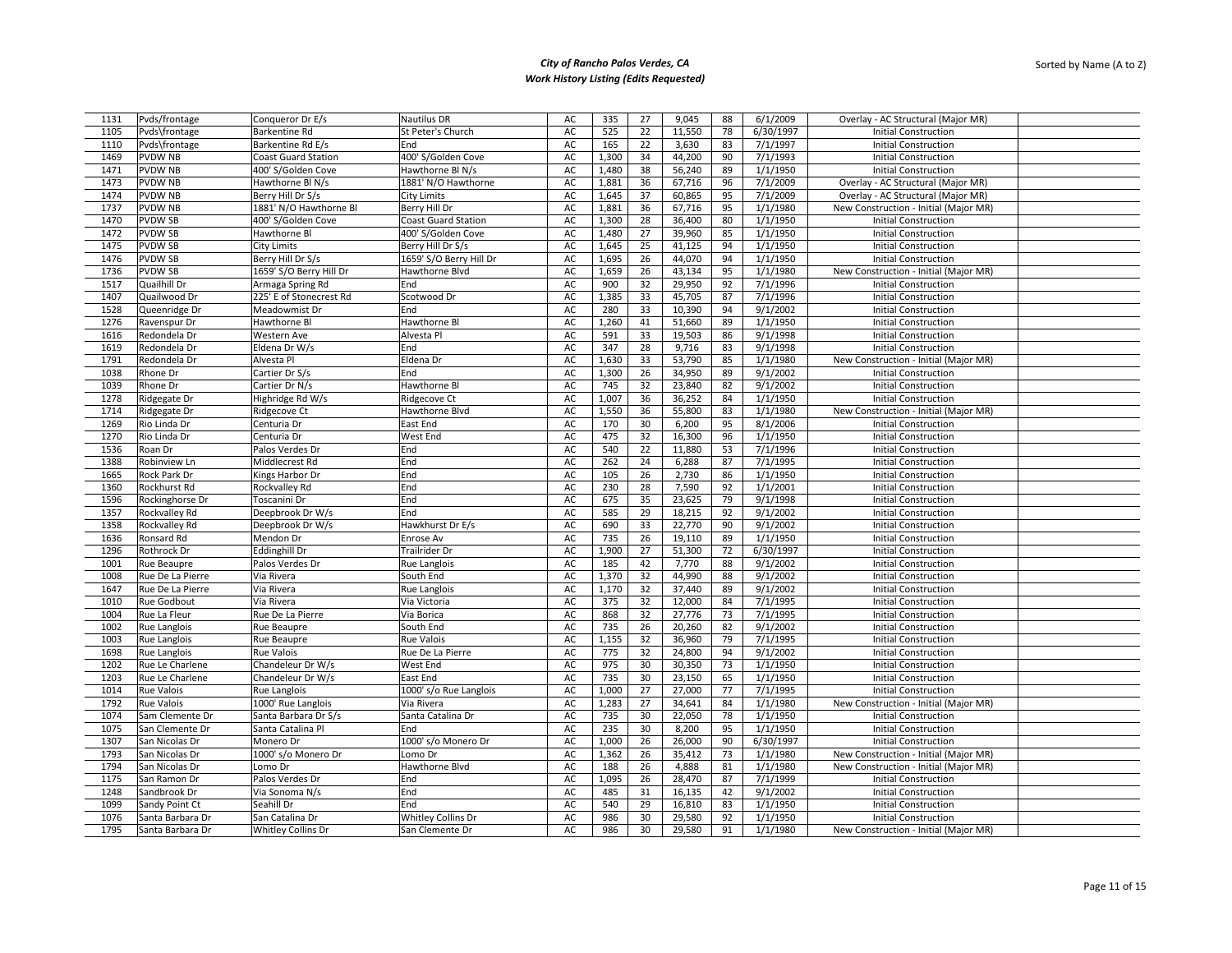| 1073         | Santa Catalina Dr      | West End              | San Clemente Dt W/s   | AC            | 1,525 | 30 | 46,900 | 91  | 1/1/1950  | <b>Initial Construction</b>           |  |
|--------------|------------------------|-----------------------|-----------------------|---------------|-------|----|--------|-----|-----------|---------------------------------------|--|
| 1180         | Santa Luna Dr          | Vista Mesa Dr         | End                   | AC            | 550   | 22 | 13,250 | 86  | 7/1/1999  | <b>Initial Construction</b>           |  |
| 1605         | Santa Rena Dr          | Pontevedra Dr         | Montereina Dr E/s     | AC            | 635   | 26 | 16,510 | 80  | 9/1/1998  | <b>Initial Construction</b>           |  |
| 1606         | Santa Rena Dr          | Montereina Dr W/s     | End                   | AC            | 1,160 | 26 | 30,160 | 84  | 9/1/1998  | <b>Initial Construction</b>           |  |
| 1314         | Santona Dr             | Lomo Dr               | End                   | AC            | 640   | 26 | 17,790 | 96  | 8/1/2006  | <b>Initial Construction</b>           |  |
| 1031         | Sattes Dr              | Cachen Pl             | Le Blanc Pl           | AC            | 1,262 | 32 | 40,384 | 52  | 9/1/2002  | <b>Initial Construction</b>           |  |
| 1796         | Sattes Dr              | Le Blanc Pl           | End                   | AC            | 766   | 32 | 24,512 | 78  | 1/1/1980  | New Construction - Initial (Major MR) |  |
| 1115         | Schooner Dr            | Palos Verdes Dr N/s   | <b>Exultant Dr</b>    | AC            | 575   | 32 | 18,400 | 89  | 7/1/1999  | <b>Initial Construction</b>           |  |
| 1125         | Schooner Dr            | Dauntless Dr          | End                   | AAC           | 295   | 30 | 8,850  | 95  | 6/1/2009  | Overlay - AC Structural (Major MR)    |  |
| 1652         | Schooner Dr            | <b>Exultant Dt</b>    | Dauntless DR S/s      | $\mathsf{AC}$ | 555   | 32 | 17,760 | 89  | 7/1/1995  | <b>Initial Construction</b>           |  |
| 1306         | Scotgrove Dr           | Lomo Dr               | End                   | AC            | 260   | 37 | 10,720 | 97  | 8/1/2006  | <b>Initial Construction</b>           |  |
| 1520         | Scotmist Rd            | Lunada Ridge Dr       | Covecrest Dr          | AC            | 1,245 | 27 | 33,615 | 89  | 7/1/1996  | <b>Initial Construction</b>           |  |
| 1506         | Scotsview Dr           | Seabryn Dr            | End                   | AC            | 300   | 29 | 9,950  | 75  | 8/1/2006  | <b>Initial Construction</b>           |  |
| 1395         | Scotwood Dr            | Whitley Collins Dr N  | Mistridge Dr W/s      | AC            | 1,171 | 32 | 37,472 | 83  | 7/1/1996  | <b>Initial Construction</b>           |  |
| 1404         | Scotwood Dr            | Whitley Collins Dr S  | City Limits           | AC            | 1,097 | 37 | 40,589 | 91  | 7/1/1996  | <b>Initial Construction</b>           |  |
| 1827         | Sea Breeze Av          | Sea Terrace Av        | End                   | AC            | 725   | 37 | 26,825 | 100 | 1/1/1980  | New Construction - Initial (Major MR) |  |
| 1828         | Sea Breeze Av          | Sea Terrace Av        | End                   | AC            | 1,319 | 37 | 48,803 | 97  | 1/1/1980  | New Construction - Initial (Major MR) |  |
|              | Sea Raven Dr           | Pirate Dr             | 1000' s/o Pirate Dr   | AC            | 1,000 | 32 | 32,000 | 73  | 7/1/1999  | <b>Initial Construction</b>           |  |
| 1144<br>1797 | Sea Raven Dr           | 1000' s/o Pirate Dr   | Heroic Dr             | AC            | 1,005 | 32 | 32,160 | 78  | 1/1/1980  | New Construction - Initial (Major MR) |  |
|              |                        |                       |                       |               |       |    |        |     |           |                                       |  |
| 1069         | Sea Ridge Cir          | Ocean Ter S/s         | End                   | AC            | 340   | 32 | 12,080 | 81  | 1/1/1950  | <b>Initial Construction</b>           |  |
| 1825         | Sea Terrace Ave        | Crest Rd              | Seabreeze Av          | AC            | 235   | 45 | 10,575 | 97  | 1/1/1980  | New Construction - Initial (Major MR) |  |
| 1826         | Sea Terrace Ave        | Seabreeze Av          | Seaview Av            | AC            | 400   | 37 | 14,800 | 97  | 1/1/1980  | New Construction - Initial (Major MR) |  |
| 1829         | Sea View Av            | End                   | End                   | $\mathsf{AC}$ | 1,570 | 37 | 60,290 | 97  | 1/1/1980  | New Construction - Initial (Major MR) |  |
| 1505         | Seabryn Dr             | Doverridge Dr         | End                   | AC            | 615   | 29 | 19,085 | 55  | 8/1/2006  | <b>Initial Construction</b>           |  |
| 1151         | Seaclaire Dr           | Floweridge Dr W/s     | End                   | AC            | 1,069 | 32 | 34,208 | 77  | 1/1/1950  | <b>Initial Construction</b>           |  |
| 1136         | Seacliff Dr            | Palos Verdes Dr N/s   | Palo Vista Dr S/s     | AC            | 230   | 27 | 6,210  | 75  | 1/1/1950  | <b>Initial Construction</b>           |  |
| 1137         | Seacliff Dr            | Palo Vista Dr S/s     | End                   | AC            | 465   | 27 | 12,555 | 73  | 1/1/1950  | <b>Initial Construction</b>           |  |
| 1093         | Seacove Dr             | Nantasket Dr          | Coast Site Dr         | AC            | 1,400 | 36 | 50,400 | 87  | 6/1/2009  | Overlay - AC Structural (Major MR)    |  |
| 1107         | Seacove Dr             | Berkentine            | Palos Verdes Dr       | AC            | 900   | 36 | 32,400 | 85  | 6/1/2009  | Slurry Seal (Global MR)               |  |
| 1107         | Seacove Dr             | Berkentine            | Palos Verdes Dr       | AC            | 900   | 36 | 32,400 | 85  | 6/1/2009  | Slurry Seal (Global MR)               |  |
| 1713         | Seacove Dr             | West End              | Berkentine            | AC            | 900   | 36 | 32,400 | 97  | 6/1/2009  | Overlay - AC Structural (Major MR)    |  |
| 1085         | Seacrest Dr            | Oceanaire Dr          | Crenshaw Bl           | AC            | 185   | 26 | 4,810  | 89  | 1/1/1950  | <b>Initial Construction</b>           |  |
| 1824         | Seaglen Dr             | Flowerridge Dr        | End                   | AC            | 1,773 | 35 | 63,205 | 73  | 1/1/1980  | New Construction - Initial (Major MR) |  |
| 1096         | Seahill Dr             | Beachview Dr          | Vista Pacifica Dr     | AC            | 135   | 36 | 4,860  | 89  | 1/1/1950  | <b>Initial Construction</b>           |  |
| 1098         | Seahill Dr             | <b>Beachview Dr</b>   | Palos Verdes Dr       | AC            | 590   | 56 | 33,040 | 82  | 1/1/1950  | <b>Initial Construction</b>           |  |
| 1100         | Sealpoint Ct           | Seahill Dr            | End                   | AC            | 155   | 36 | 6,730  | 93  | 1/1/1950  | <b>Initial Construction</b>           |  |
| 1677         | Seamount Dr            | 675' E/O Hawthorne Bl | Covecrest Dr          | AC            | 1,110 | 33 | 36,630 | 70  | 9/1/2000  | <b>Initial Construction</b>           |  |
| 1384         | Seashell Way           | Beechgate Dr          | End                   | AC            | 155   | 31 | 4,805  | 56  | 9/1/2002  | <b>Initial Construction</b>           |  |
| 1402         | Seaside Heights Dr     | Scotwood Dr           | Oceanridge Dr         | AC            | 1,150 | 32 | 36,800 | 89  | 9/1/2002  | <b>Initial Construction</b>           |  |
| 1338         | Seaspray Dr            | Locklenna Ln          | End                   | AC            | 150   | 39 | 6,950  | 97  | 8/1/2006  | <b>Initial Construction</b>           |  |
| 1091         | Seawolf Dr             | Palos Verdes Dr       | Beachview Dr          | AC            | 502   | 56 | 28,112 | 90  | 1/1/1950  | <b>Initial Construction</b>           |  |
| 1348         | Shadow Wood Dr         | <b>Elkmont Dr</b>     | End                   | AC            | 1,150 | 26 | 30,450 | 81  | 9/1/2002  | <b>Initial Construction</b>           |  |
| 1509         | Shire Oaks Dr          | 1065' S/O Seamount Dr | Covecrest Dr W/S      | AC            | 1,187 | 33 | 39,171 | 82  | 9/1/2000  | <b>Initial Construction</b>           |  |
| 1230         | Shoreview Dr           | Basswood Av           | End                   | AC            | 735   | 29 | 22,465 | 34  | 1/1/1950  | <b>Initial Construction</b>           |  |
| 1211         | Shorewood Rd           | Hawthorne Bl          | Basswood Av           | AC            | 1,360 | 32 | 43,520 | 70  | 6/30/1997 | <b>Initial Construction</b>           |  |
| 1231         | Shorewood Rd           | Littlebow Rd          | Indian Peak Rd        | AC            | 1,305 | 26 | 33,930 | 53  | 6/30/1997 | <b>Initial Construction</b>           |  |
| 1668         | Silver Arrow Rd        | Silverspur Rd         | <b>Warrior Dr</b>     | AC            | 1,718 | 31 | 53,258 | 87  | 9/1/2002  | <b>Initial Construction</b>           |  |
| 1729         | Silver Arrow Rd        | <b>Warrior Dr</b>     | <b>Blackhorse Dr</b>  | AC            | 1,463 | 31 | 45,353 | 89  | 1/1/1980  | New Construction - Initial (Major MR) |  |
| 1352         | Silvermoon Ln          | Diamond Head Ln       | End                   | AC            | 630   | 25 | 17,000 | 86  | 9/1/2002  | <b>Initial Construction</b>           |  |
| 1223         | Silverspur Rd          | Elkmont               | City Limits           | AC            | 61    | 27 | 1,647  | 71  | 7/1/1995  | <b>Initial Construction</b>           |  |
| 1227         |                        | Ironwood St           | End                   | AC            | 1,236 | 27 | 33,372 | 51  | 7/1/1996  | <b>Initial Construction</b>           |  |
|              | Silverspur Rd Frontage |                       |                       |               |       |    |        |     |           |                                       |  |
| 1499         | Silverspur Rd Nb       | <b>Baseball Field</b> | <b>Elkmont Dr</b>     | AC            | 1,305 | 26 | 33,930 | 74  | 7/1/1995  | <b>Initial Construction</b>           |  |
| 1675         | Silverspur Rd Nb       | 300' N of Hawthorne   | Basswood Ave S/s      | AC            | 615   | 28 | 17,220 | 76  | 7/1/1995  | <b>Initial Construction</b>           |  |
| 1798         | Silverspur Rd Nb       | Basswood Av           | <b>Baseball Field</b> | AC            | 936   | 26 | 24,336 | 77  | 1/1/1980  | New Construction - Initial (Major MR) |  |
| 1801         | Silverspur Rd Nb       | City Limits           | Silver Arrow Dr       | AC            | 1,558 | 26 | 40,508 | 82  | 1/1/1980  | New Construction - Initial (Major MR) |  |
| 1498         | Silverspur Rd Sb       | Basswood Av S/s       | 300' N of Hawthorne   | AC            | 615   | 28 | 17,220 | 55  | 7/1/1995  | <b>Initial Construction</b>           |  |
| 1676         | Silverspur Rd Sb       | <b>Elkmont Dr</b>     | <b>Baseball Field</b> | AC            | 1,305 | 26 | 33,930 | 70  | 7/1/1995  | <b>Initial Construction</b>           |  |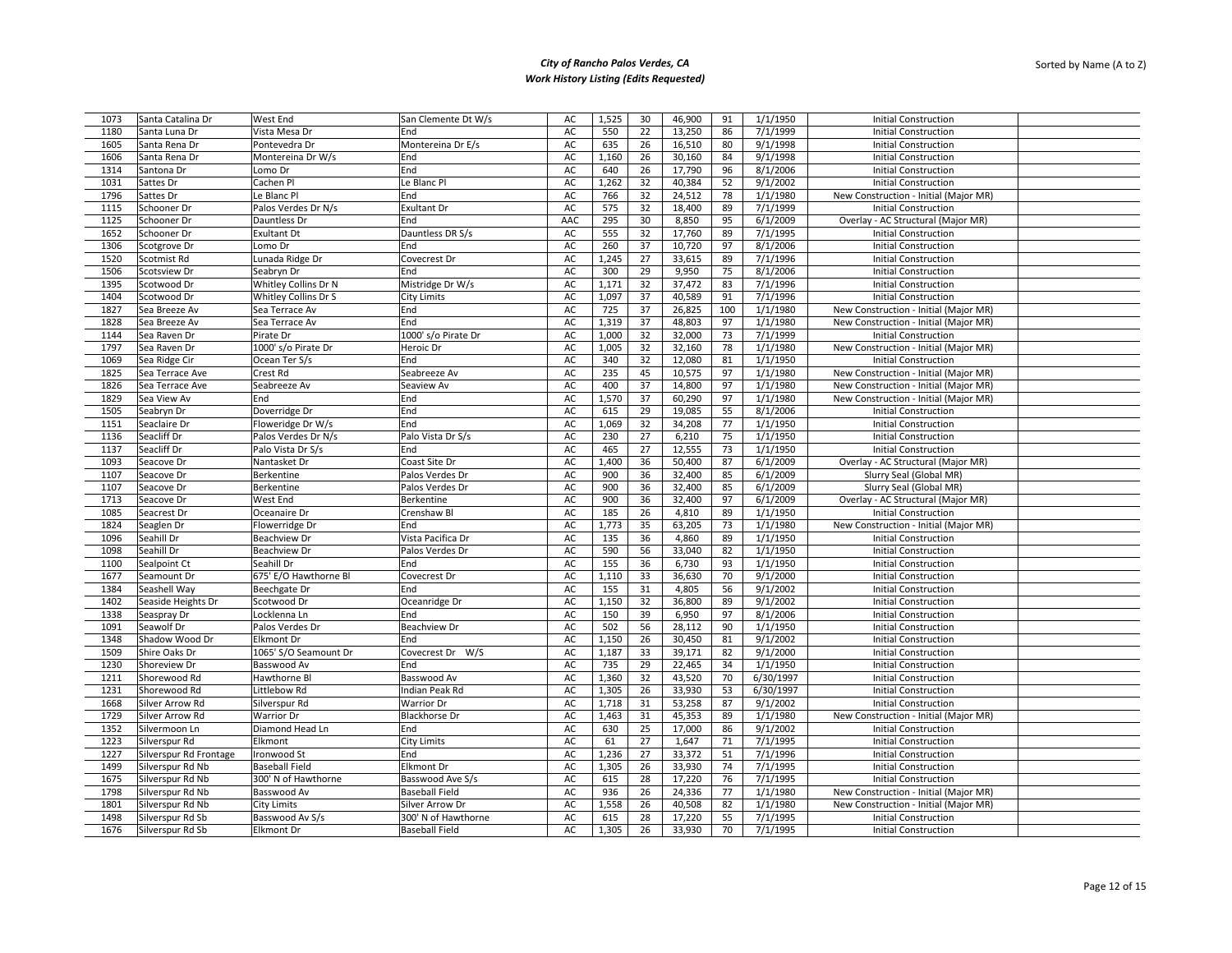| 1799 | Silverspur Rd Sb   | <b>Baseball Field</b>             | Basewood Ave                         | AC       | 940          | 26       | 24,440           | 69       | 1/1/1980              | New Construction - Initial (Major MR) |  |
|------|--------------------|-----------------------------------|--------------------------------------|----------|--------------|----------|------------------|----------|-----------------------|---------------------------------------|--|
| 1800 | Silverspur Rd Sb   | Silver Arrow Dr                   | <b>City Limits</b>                   | AC       | 1,572        | 26       | 40,872           | 81       | 1/1/1980              | New Construction - Initial (Major MR) |  |
| 1531 | Sol Vista Ln       | Sunnywise Ridge Rd                | End                                  | AC       | 310          | 26       | 8,060            | 68       | 1/1/1950              | <b>Initial Construction</b>           |  |
| 1638 | Sparta Dr          | Enrose Av                         | Atford Dr                            | AC       | 178          | 32       | 5,696            | 92       | 9/1/1998              | <b>Initial Construction</b>           |  |
| 1699 | Sparta Dr          | Atford Dr                         | End                                  | AC       | 1,580        | 26       | 41,080           | 90       | 7/29/1999             | <b>Initial Construction</b>           |  |
| 1256 | Springcreek Rd     | Groveoak Pl                       | Mossbank Dr                          | AC       | 643          | 26       | 16,718           | 86       | 9/1/2002              | <b>Initial Construction</b>           |  |
| 1257 | Springcreek Rd     | Mossbank Dr                       | Flambeau Rd                          | AC       | 1,680        | 26       | 43,680           | 81       | 9/1/2002              | <b>Initial Construction</b>           |  |
| 1287 | Spruce Grove Dr    | Grovespring Dr                    | Purpleridge Dr                       | AC       | 680          | 26       | 17,680           | 88       | 6/30/1997             | <b>Initial Construction</b>           |  |
| 1503 | Stadia Hill Ln     | Doverridge Dr                     | End                                  | AC       | 700          | 31       | 22,950           | 91       | 9/1/2002              | <b>Initial Construction</b>           |  |
| 1127 | Stalwart Dr        | <b>Exultant Dt</b>                | Schooner Dr                          | AC       | 1,234        | 27       | 33,318           | 92       | 7/1/1995              | <b>Initial Construction</b>           |  |
| 1129 |                    | Dauntless Dr                      | Schooner Dr W/s                      | AC       |              | 27       | 23,652           | 90       | 7/1/1995              | <b>Initial Construction</b>           |  |
| 1162 | Stalwart Dr        |                                   |                                      | AC       | 876          | 31       |                  | 79       | 7/1/1994              |                                       |  |
|      | Starline Dr        | Crest Rd N/s                      | Newridge Dr N/s                      |          | 1,145        |          | 35,495           |          |                       | <b>Initial Construction</b>           |  |
| 1163 | Starline Dr        | Newridge Dr N/s                   | End                                  | AC       | 1,175        | 22<br>26 | 25,850           | 78       | 7/1/1994<br>6/30/1997 | <b>Initial Construction</b>           |  |
| 1328 | Starstone Dr       | Geronimo Dr                       | Golden Meadow Dr                     | AC       | 1,220        |          | 31,720           | 92       |                       | <b>Initial Construction</b>           |  |
| 1599 | Stokowski Dr       | Beecham Dr                        | End                                  | AC       | 140          | 39       | 5,460            | 82       | 11/14/2006            | <b>Initial Construction</b>           |  |
| 1406 | Stonecrest Rd      | Scotwood Dr                       | <b>City Limits</b>                   | AC       | 925          | 32       | 29,600           | 91       | 7/1/1996              | <b>Initial Construction</b>           |  |
| 1409 | Stonecrest Rd      | Scotmist Dr S/s                   | Sunmist Dr                           | AC       | 775          | 32       | 24,800           | 80       | 7/1/1996              | <b>Initial Construction</b>           |  |
| 1205 | Suana Dr           | Miraleste Dr                      | End                                  | AC       | 465          | 32       | 15,980           | 82       | 1/1/1950              | <b>Initial Construction</b>           |  |
| 1551 | Summerland St      | Enrose Av W/s                     | East End                             | AC       | 1,830        | 32       | 58,560           | 85       | 6/30/1997             | <b>Initial Construction</b>           |  |
| 1393 | Sunmist Dr         | Whitley Collins Dr E              | Whitecliff Dr S/s                    | AC       | 1,166        | 33       | 38,478           | 93       | 9/1/2002              | <b>Initial Construction</b>           |  |
| 1410 | Sunmist Dr         | West End                          | East End                             | AC       | 895          | 35       | 31,325           | 74       | 7/1/1996              | <b>Initial Construction</b>           |  |
| 1374 | Sunny Point Pl     | Longhill Dr                       | End                                  | AC       | 400          | 28       | 12,450           | 87       | 7/1/1996              | <b>Initial Construction</b>           |  |
| 1530 | Sunnyside Ridge Rd | Palos Verdes Dr                   | Sol Vista Ln                         | AC       | 1,479        | 32       | 47,328           | 79       | 7/1/1994              | <b>Initial Construction</b>           |  |
| 1742 | Sunnyside Ridge Rd | Sol Vista Ln                      | End                                  | AC       | 1,550        | 32       | 49,600           | 79       | 1/1/1980              | New Construction - Initial (Major MR) |  |
| 1177 | Tarapaca Rd        | Calle Adventura                   | End                                  | AC       | 900          | 25       | 23,650           | 84       | 7/1/1999              | <b>Initial Construction</b>           |  |
| 1113 | Tarragon Rd        | Barkentine Rd                     | End                                  | AC       | 560          | 32       | 17,920           | 80       | 6/30/1997             | <b>Initial Construction</b>           |  |
| 1624 | Tarraso Dr         | Avd Feliciano                     | Redondela Dr                         | AC       | 545          | 26       | 14,170           | 88       | 9/1/1998              | <b>Initial Construction</b>           |  |
| 1587 | Toscanini Dr       | Western Av                        | Mt Whitney                           | AC       | 1,013        | 37       | 37,481           | 85       | 9/1/1998              | <b>Initial Construction</b>           |  |
| 1594 | Toscanini Dr       | Western Av                        | Montereina Dr E/s                    | AC       | 750          | 33       | 24,750           | 84       | 9/1/1998              | <b>Initial Construction</b>           |  |
| 1595 | Toscanini Dr       | Montereina Dr E/s                 | End                                  | AC       | 765          | 26       | 19,890           | 81       | 9/1/1998              | <b>Initial Construction</b>           |  |
| 1802 | Toscanini Dr       | Mt Whitney                        | Mt Shasta Dr                         | AC       | 1,110        | 37       | 41,070           | 84       | 1/1/1980              | New Construction - Initial (Major MR) |  |
| 1297 | Trailrider Dr      | Abbotswood Dr                     | Cedarbluff Dr                        | AC       | 250          | 32       | 8,000            | 96       | 8/1/2006              | <b>Initial Construction</b>           |  |
| 1298 | Trailrider Dr      | Amber Gate Dr                     | Golden Meadow Dr                     | AC       | 880          | 32       | 28,160           | 84       | 6/30/1997             | <b>Initial Construction</b>           |  |
| 1331 | Trailrider Dr      | Abbotswood Dr                     | El Rodeo Rd                          | AC       | 500          | 32       | 16,000           | 79       | 6/30/1997             | <b>Initial Construction</b>           |  |
| 1661 | Trailrider Dr      | <b>Eddinghill Dr</b>              | Amber Gate Dr                        | AC       | 250          | 32       | 8,000            | 86       | 6/30/1997             | <b>Initial Construction</b>           |  |
| 1694 | Trailrider Dr      | Eddinghill Dr                     | Rothrock Dr                          | AC       | 1,803        | 32       | 57,696           | 95       | 8/1/2006              | <b>Initial Construction</b>           |  |
| 1803 | Trailrider Dr      | Rothrock Dr                       | Cedarbluff Dr                        | AC       | 295          | 32       | 9,440            | 96       | 1/1/1980              | New Construction - Initial (Major MR) |  |
| 1693 | Tramonto Dr        | Palos Verdes Dr S                 | Nuvola Ct                            | AC       | 515          | 30       | 15,450           | 93       | 1/1/1950              | <b>Initial Construction</b>           |  |
| 1565 | Trotwood Av        | Macarthur St                      | Trudie Dr                            | AC       | 230          | 26       | 5,980            | 88       | 9/1/1998              | <b>Initial Construction</b>           |  |
| 1697 | Trotwood Av        | Fairhill Dr S/s                   | End                                  | AC       | 230          | 26       | 5,980            | 83       | 9/1/1998              | <b>Initial Construction</b>           |  |
| 1568 | Trudie Dr          | Western Av                        | Highmore Av E/s                      | AC       | 300          | 32       | 9,600            | 87       | 9/1/1998              | <b>Initial Construction</b>           |  |
| 1569 | Trudie Dr          | Trotwood Ave                      | Bayend Dr                            | AC       | 1,001        | 32       | 32,032           | 93       | 9/1/1998              | <b>Initial Construction</b>           |  |
| 1570 | Trudie Dr          | Jaybrook Dr E/s                   | End                                  | AC       | 370          | 33       | 12,210           | 92       | 9/1/1998              | <b>Initial Construction</b>           |  |
| 1804 | Trudie Dr          |                                   |                                      |          |              |          |                  |          |                       |                                       |  |
| 1560 |                    | <b>Bayend Dr</b><br>Noble View Dr | <b>Highmore Ave</b><br>Noble View Dr | AC<br>AC | 1,173<br>953 | 32<br>32 | 37,536<br>30,496 | 91<br>81 | 1/1/1980<br>9/1/1998  | New Construction - Initial (Major MR) |  |
|      | <b>Upland St</b>   |                                   |                                      |          |              |          |                  |          |                       | <b>Initial Construction</b>           |  |
| 1576 | <b>Upland St</b>   | Crestwood St N/s                  | Bayend E/s                           | AC       | 765          | 34       | 26,010           | 83       | 9/1/1998              | <b>Initial Construction</b>           |  |
| 1823 | Valleta Dr         | Delasonde Dr                      | Pontevedra Dr                        | AC       | 978          | 30       | 29,340           | 69       | 1/1/1980              | New Construction - Initial (Major MR) |  |
| 1087 | Valley View Rd     | Crenshaw Bl                       | End                                  | AC       | 1,262        | 25       | 31,550           | 92       | 1/1/1950              | <b>Initial Construction</b>           |  |
| 1023 | Vallon Dr          | Hawthorne Bl                      | Via La Cresta                        | AC       | 202          | 31       | 6,262            | 75       | 9/1/2002              | <b>Initial Construction</b>           |  |
| 1026 | Vallon Dr          | Hawthorne Bl                      | Marne Dr                             | AC       | 400          | 32       | 12,800           | 86       | 7/1/1995              | <b>Initial Construction</b>           |  |
| 1805 | Vallon Dr          | Via La Cresta                     | 1249' w/o Via La Cresta              | AC       | 1,249        | 31       | 38,719           | 77       | 1/1/1980              | New Construction - Initial (Major MR) |  |
| 1806 | Vallon Dr          | 1249' w/o Via La Cresta           | Via La Cresta Rd                     | AC       | 1,000        | 31       | 31,000           | 75       | 1/1/1980              | New Construction - Initial (Major MR) |  |
| 1116 | Valor Pl           | Dauntless Dr                      | End                                  | AAC      | 250          | 24       | 6,000            | 95       | 6/1/2009              | Overlay - AC Structural (Major MR)    |  |
| 1600 | Van Karajan Dr     | Montereina Dr                     | End                                  | AC       | 990          | 32       | 31,680           | 81       | 9/1/1998              | <b>Initial Construction</b>           |  |
| 1607 | Velez Dr           | Santa Rena Dr                     | Montereina Dr W/s                    | AC       | 795          | 26       | 20,670           | 79       | 11/14/2006            | <b>Initial Construction</b>           |  |
| 1608 | Velez Dr           | Montereina Dr E/s                 | Pontevedra Dr                        | AC       | 683          | 26       | 17,758           | 76       | 11/14/2006            | <b>Initial Construction</b>           |  |
| 1347 | Verde Ridge Rd     | Hawthorne Bl                      | Locklenna Ln                         | AC       | 1,835        | 32       | 58,720           | 76       | 6/30/1997             | <b>Initial Construction</b>           |  |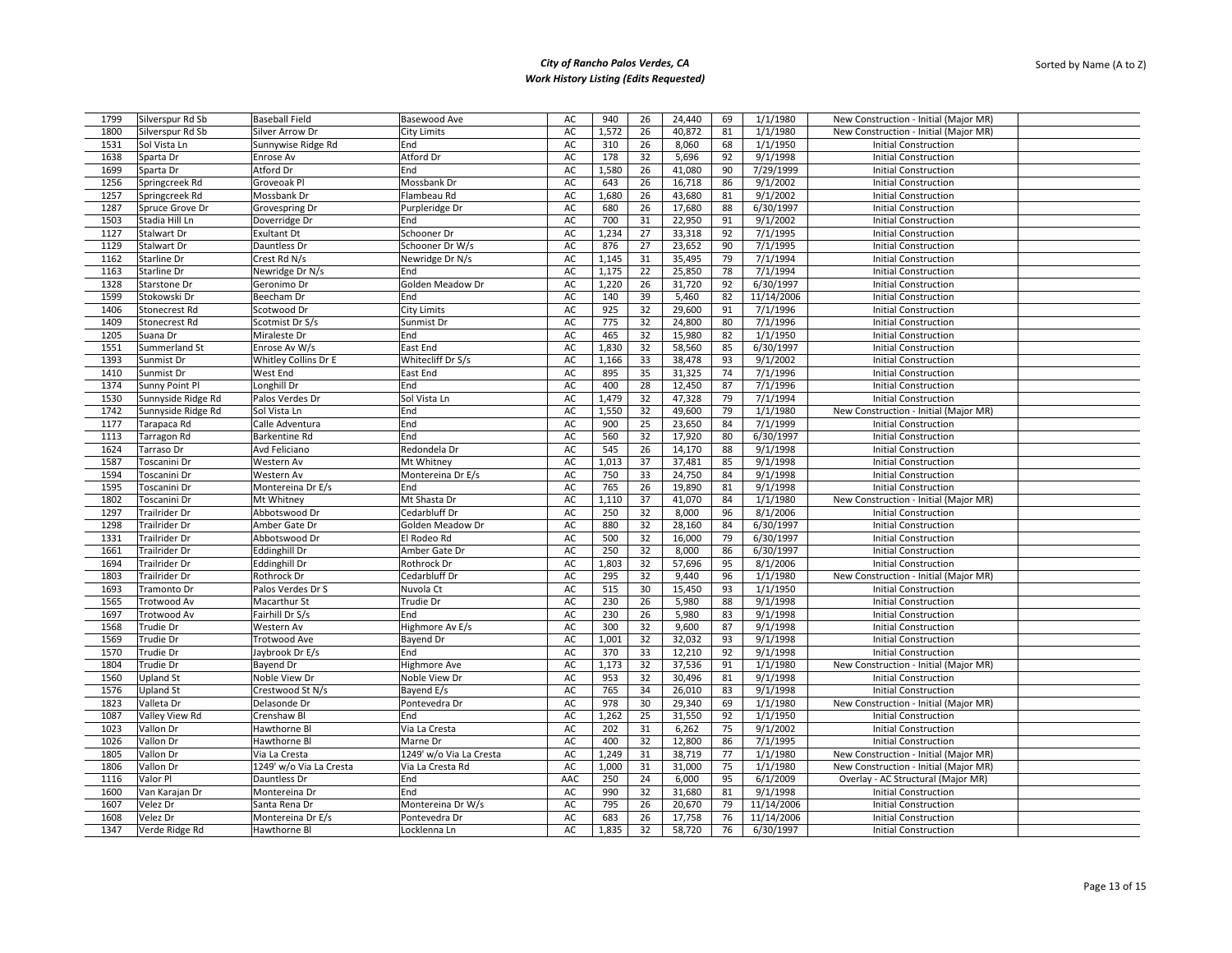| 1667         | Verde Ridge Rd              | Locklenna Ln          | West End               | AC            | 1,500        | 32       | 49,150           | 69       | 6/30/1997 | <b>Initial Construction</b>           |  |
|--------------|-----------------------------|-----------------------|------------------------|---------------|--------------|----------|------------------|----------|-----------|---------------------------------------|--|
| 1102         | Via Baron                   | Via Palacio Dr        | End                    | AC            | 460          | 26       | 13,110           | 95       | 1/1/1950  | <b>Initial Construction</b>           |  |
| 1103         | Via Baron                   | Via Palacio Dr        | End                    | AC            | 400          | 26       | 11,550           | 95       | 1/1/1950  | <b>Initial Construction</b>           |  |
| 1007         | Via Borica                  | Via Rivera            | 1000' n/o Via Rivera   | AC            | 1,000        | 32       | 32,000           | 79       | 9/1/2002  | <b>Initial Construction</b>           |  |
| 1807         | Via Borica                  | 1000' n/o Via Rivera  | End                    | AC            | 1,228        | 32       | 39,296           | 83       | 1/1/1955  | New Construction - Initial (Major MR) |  |
| 1199         | Via Bramante                | Via Bramante Pz       | Miraleste Dr           | AC            | 240          | 20       | 4,800            | 87       | 7/1/1999  | <b>Initial Construction</b>           |  |
| 1197         | Via Bramante Plaza          | Via Lorenzo           | Via Lorenzo            | AC            | 400          | 25       | 10,000           | 93       | 7/1/1999  | <b>Initial Construction</b>           |  |
| 1016         | Via Cambron                 | Berry Hill Dr         | End                    | AC            | 815          | 27       | 22,555           | 69       | 7/1/1995  | <b>Initial Construction</b>           |  |
| 1544         | Via Canada                  | Palos Verdes Dr       | Picardie N/s           | AC            | 1,260        | 26       | 32,760           | 89       | 7/1/1999  | <b>Initial Construction</b>           |  |
| 1545         | Via Canada                  | Picardie Rd N/s       | Via Canada             | AC            | 1,700        | 24       | 40,800           | 88       | 7/1/1999  | <b>Initial Construction</b>           |  |
| 1546         | Via Canada                  | Via Canada House 6612 | End                    | AC            | 775          | 30       | 23,250           | 90       | 7/1/1999  | <b>Initial Construction</b>           |  |
| 1185         | Via Ciega                   | Via Colinita          | End                    | AC            | 200          | 26       | 5,200            | 90       | 7/1/1999  | <b>Initial Construction</b>           |  |
| 1189         | Via Colinita                | Miraleste Dr          | Beauvais Rd S/s        | AC            | 1,535        | 25       | 38,375           | 89       | 7/1/1999  | <b>Initial Construction</b>           |  |
| 1190         | Via Colinita                | Beauvais Rd S/s       | Via Ciega N/s          | AC            | 1,675        | 25       | 41,875           | 88       | 7/1/1999  | <b>Initial Construction</b>           |  |
| 1191         | Via Colinita                | Via Ciega N/s         | Palos Verdes Dr        | AC            | 1,635        | 26       | 42,510           | 86       | 7/1/1999  | <b>Initial Construction</b>           |  |
| 1689         | Via Collado                 | Via Cambron           | End                    | AC            | 125          | 36       | 4,700            | 85       | 9/1/2002  | <b>Initial Construction</b>           |  |
| 1678         | Via Costa Verde             | 50'e/via Porto Grand  | End                    | AC            | 1,245        | 30       | 38,470           | 92       | 1/1/1950  | <b>Initial Construction</b>           |  |
|              |                             |                       | El Tosoro Pl           |               |              |          |                  |          | 7/1/1999  |                                       |  |
| 1548<br>1022 | Via De Anzar<br>Via Del Mar | Via Canada            | End                    | AC<br>AC      | 1,165<br>585 | 24<br>28 | 27,960<br>17,530 | 89<br>80 |           | <b>Initial Construction</b>           |  |
|              |                             | Via Rivera            |                        |               |              |          |                  |          | 1/1/1950  | <b>Initial Construction</b>           |  |
| 1194         | Via Del Plaza               | Miraleste Plaza       | Via Bramante Pz        | AC            | 315          | 20       | 6,300            | 85       | 7/1/1999  | <b>Initial Construction</b>           |  |
| 1192         | Via Frascati                | Palos Verdes Dr       | Palos Verdes Dr        | AC            | 820          | 20       | 16,400           | 80       | 7/1/1999  | <b>Initial Construction</b>           |  |
| 1024         | Via La Cresta               | Vallon Dr             | 1041' w/o Vallon Dr    | AC            | 1,041        | 36       | 37,476           | 77       | 1/1/1950  | <b>Initial Construction</b>           |  |
| 1025         | Via La Cresta               | Vallon Dr E/s         | End                    | $\mathsf{AC}$ | 255          | 28       | 8,390            | 80       | 1/1/1950  | <b>Initial Construction</b>           |  |
| 1643         | Via La Cresta               | Vallon Dr             | West End               | AC            | 964          | 28       | 28,242           | 84       | 1/1/1950  | <b>Initial Construction</b>           |  |
| 1808         | Via La Cresta               | 1041' w/o Vallon Dr   | Vallon Dr              | AC            | 1,000        | 36       | 36,000           | 83       | 1/1/1980  | New Construction - Initial (Major MR) |  |
| 1188         | Via La Paloma               | Via Colinita          | End                    | AC            | 650          | 20       | 13,000           | 86       | 7/1/1999  | <b>Initial Construction</b>           |  |
| 1695         | Via La Rocca                | Via Costa Verde       | End                    | AC            | 280          | 31       | 9,880            | 95       | 1/1/1950  | <b>Initial Construction</b>           |  |
| 1018         | Via Lorado                  | Palos Verdes Dr       | Via Maria Celeste N    | AC            | 780          | 32       | 24,960           | 90       | 9/1/2002  | Initial Construction                  |  |
| 1019         | Via Lorado                  | Via Maria Celeste N   | Via Victoria           | AC            | 625          | 32       | 20,000           | 91       | 9/1/2002  | <b>Initial Construction</b>           |  |
| 1196         | Via Lorenzo                 | Via Siena             | Via Bramante           | AC            | 1,100        | 25       | 27,500           | 90       | 7/1/1999  | <b>Initial Construction</b>           |  |
| 1705         | Via Malona                  | 50'w/via Porto Grand  | End                    | AC            | 1,003        | 30       | 31,240           | 85       | 1/1/1950  | <b>Initial Construction</b>           |  |
| 1020         | Via Maria Celeste           | Via Lorado            | End                    | AC            | 235          | 36       | 8,710            | 85       | 9/1/2002  | <b>Initial Construction</b>           |  |
| 1101         | Via Palacio                 | Seacove Dr            | End                    | AC            | 325          | 32       | 10,400           | 88       | 1/1/1950  | <b>Initial Construction</b>           |  |
| 1702         | Via Pergola                 | Via Costa Verde       | End                    | AC            | 270          | 34       | 10,280           | 93       | 1/1/1950  | <b>Initial Construction</b>           |  |
| 1704         | Via Porto Grande            | 120's/armaga Springs  | End                    | AC            | 700          | 30       | 21,000           | 86       | 1/1/1950  | <b>Initial Construction</b>           |  |
| 1005         | Via Rivera                  | Rue La Fluer          | Rue De La Pierre       | $\mathsf{AC}$ | 890          | 32       | 28,480           | 70       | 7/1/1995  | <b>Initial Construction</b>           |  |
| 1006         | Via Rivera                  | Rue La Fluer          | Via Borica             | AC            | 670          | 32       | 21,440           | 78       | 9/1/2002  | <b>Initial Construction</b>           |  |
| 1009         | Via Rivera                  | Rue Godbout           | North End              | AC            | 415          | 32       | 13,280           | 84       | 9/1/2002  | <b>Initial Construction</b>           |  |
| 1013         | Via Rivera                  | Rue De La Pierre      | Rue Valois             | AC            | 1,425        | 32       | 45,600           | 62       | 7/1/1995  | <b>Initial Construction</b>           |  |
| 1021         | Via Rivera                  | <b>Rue Valois</b>     | Hawthorne Bl           | AC            | 665          | 33       | 21,945           | 61       | 1/1/1950  | <b>Initial Construction</b>           |  |
| 1809         | Via Rivera                  | Via Borica            | 1000' n/o Via Borica   | AC            | 1,000        | 32       | 32,000           | 84       | 1/1/1980  | New Construction - Initial (Major MR) |  |
| 1810         | Via Rivera                  | 1000' n/o Via Borica  | Rue Godbout            | AC            | 1,028        | 32       | 32,896           | 92       | 1/1/1980  | New Construction - Initial (Major MR) |  |
| 1195         | Via Siena                   | <b>Bramante Cir</b>   | Via Lorenzo            | AC            | 735          | 20       | 14,700           | 92       | 7/1/1999  | <b>Initial Construction</b>           |  |
| 1658         | Via Siena                   | Via Lorenzo           | Miraleste Dr           | AC            | 585          | 20       | 11,700           | 95       | 1/1/1950  | <b>Initial Construction</b>           |  |
| 1247         | Via Sonoma                  | City Limits           | East End               | AC            | 875          | 26       | 23,850           | 90       | 9/1/2002  | <b>Initial Construction</b>           |  |
| 1183         | Via Subida                  | 800' w/ Palos Verdes  | End                    | AC            | 515          | 30       | 15,450           | 87       | 7/1/1999  | <b>Initial Construction</b>           |  |
| 1184         | Via Subida                  | Palos Verdes Dr       | 800' W of Palos Verdes | AC            | 800          | 16       | 12,800           | 83       | 7/1/1999  | <b>Initial Construction</b>           |  |
|              |                             |                       |                        |               |              |          |                  |          |           |                                       |  |
| 1547         | Via Velardo                 | Via Canada            | End                    | AC            | 140          | 33       | 4,620            | 89       | 7/1/1999  | <b>Initial Construction</b>           |  |
| 1198         | Via Vico                    | Via Lorenzo           | Miraleste Dr           | AC            | 325          | 20       | 6,500            | 88       | 7/1/1999  | <b>Initial Construction</b>           |  |
| 1011         | Via Victoria                | Via Lorado            | North End              | AC            | 648          | 30       | 19,440           | 62       | 1/1/1950  | <b>Initial Construction</b>           |  |
| 1012         | Via Victoria                | Via Rivera            | Berry Hill Dr          | AC            | 769          | 32       | 24,608           | 68       | 7/1/1995  | <b>Initial Construction</b>           |  |
| 1811         | Via Victoria                | Berry Hill Dr         | Via Lorado             | AC            | 1,429        | 32       | 45,728           | 75       | 1/1/1980  | New Construction - Initial (Major MR) |  |
| 1145         | Vigilance Dr                | Phantom Dr            | 1000' e/o Phantom Dr   | AC            | 1,000        | 28       | 28,000           | 87       | 7/1/1999  | <b>Initial Construction</b>           |  |
| 1812         | Vigilance Dr                | 1000' e/o Phantom Dr  | End                    | AC            | 1,124        | 28       | 31,472           | 85       | 1/1/1980  | New Construction - Initial (Major MR) |  |
| 1271         | Villa Rosa Dr               | Rio Linda Dr          | East End               | AC            | 590          | 28       | 17,620           | 95       | 8/1/2006  | <b>Initial Construction</b>           |  |
| 1146         | Vista Del Mar               | Palos Verdes Dr       | End                    | AC            | 535          | 27       | 14,445           | 85       | 1/1/1950  | <b>Initial Construction</b>           |  |
| 1179         | Vista Mesa Dr               | Calle Adventura E/s   | Santa Luna Dr          | AC            | 1,235        | 26       | 32,110           | 74       | 7/1/1999  | <b>Initial Construction</b>           |  |